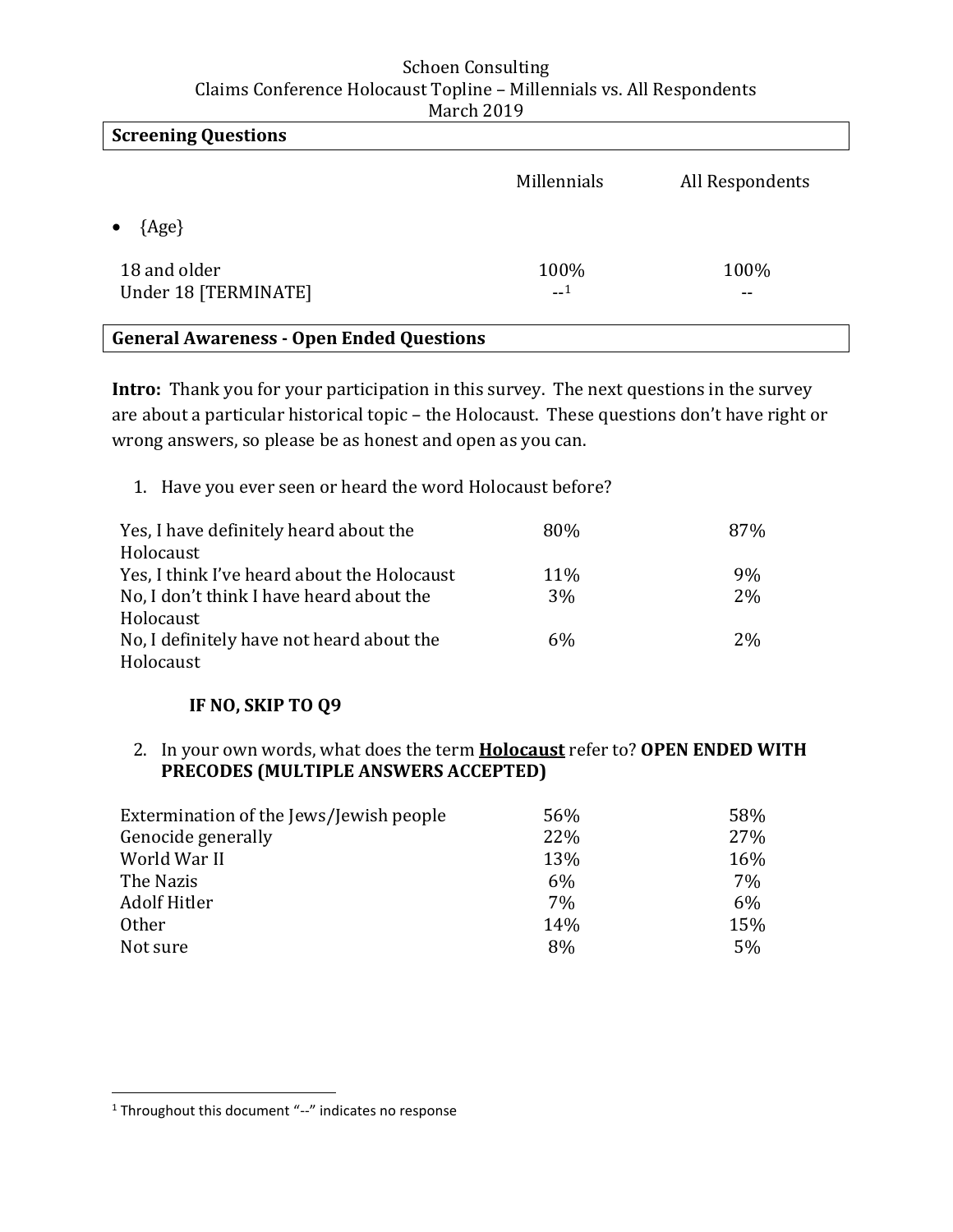Millennials All Respondents

# 3. Who or what do you think caused the Holocaust? **OPEN ENDED WITH PRECODES (MULTIPLE ANSWERS ACCEPTED)**

| Adolf Hitler | 37%   | 39% |
|--------------|-------|-----|
| The Nazis    | 22%   | 21% |
| Jews         | 9%    | 8%  |
| World War I  | 3%    | 4%  |
| Antisemitism | $1\%$ | 2%  |
| Germany      | 2%    | 2%  |
| Other        | 22%   | 19% |
| Not sure     | 5%    | 6%  |

# 4. Who were victims during the Holocaust? **OPEN ENDED WITH PRECODES (MULTIPLE ANSWERS ACCEPTED)**

| Jews (Austrian and other)               | 93%   | 94%   |
|-----------------------------------------|-------|-------|
| The disabled / People with disabilities | 40%   | 42%   |
| Roma-Sinti (Gypsies)                    | 38%   | 39%   |
| Homosexuals                             | 36%   | 35%   |
| Resistance workers                      | 25%   | 30%   |
| Communists                              | 22%   | 25%   |
| Jehovah's Witnesses                     | 22%   | 24%   |
| Non-Jewish Poles                        | 12%   | 13%   |
| Austrians (Non-Jewish)                  | 10%   | 12%   |
| Rescuers                                | $7\%$ | 10%   |
| <b>Other</b>                            | 4%    | $5\%$ |
| Not sure                                | 5%    | 4%    |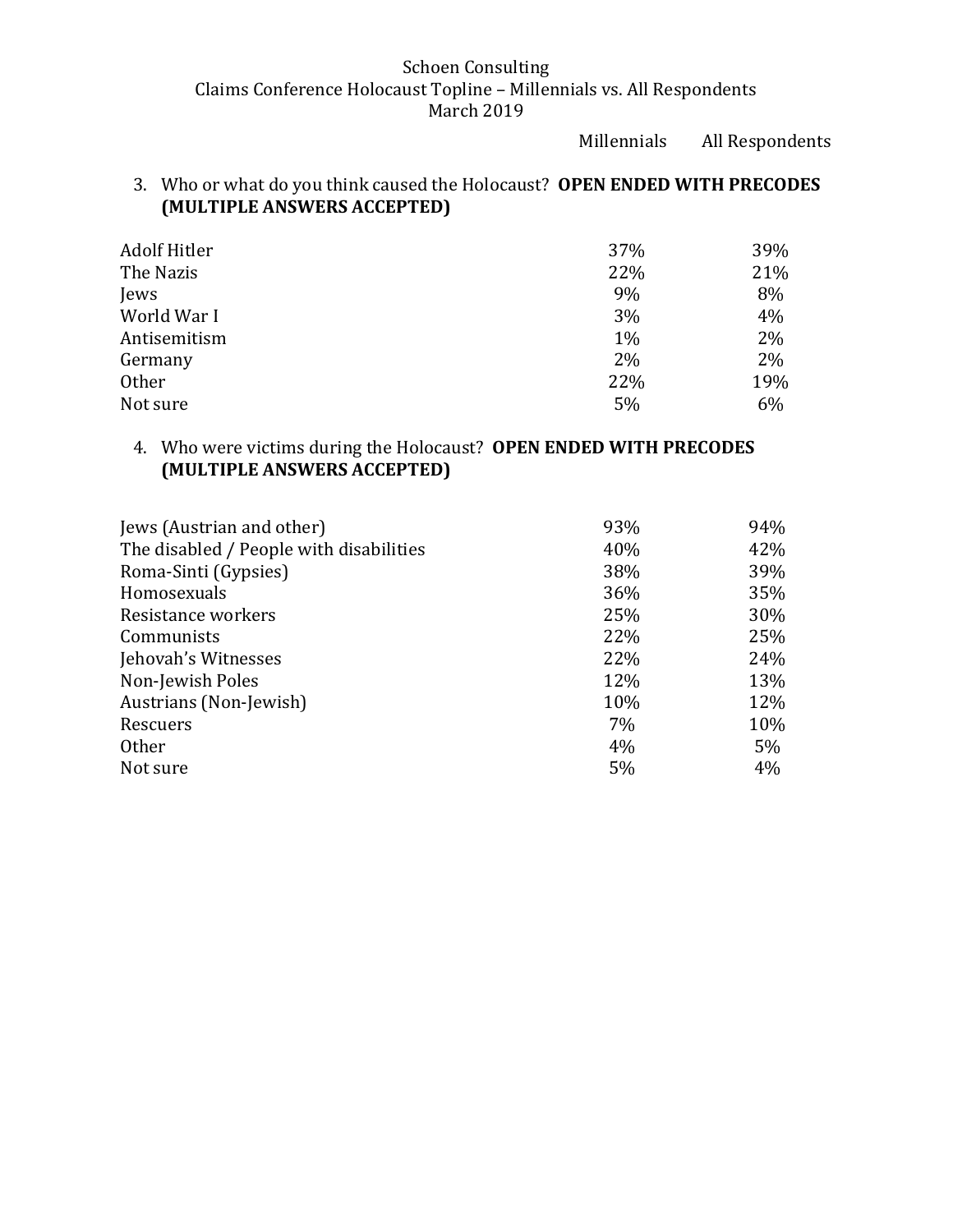Millennials All Respondents

5. In which country or countries did the Holocaust take place? **SELECT ALL THAT APPLY**

| Germany                    | 72%   | 69% |
|----------------------------|-------|-----|
| Austria                    | 64%   | 62% |
| Poland                     | 54%   | 48% |
| Europe                     | 45%   | 46% |
| Hungary                    | 30%   | 28% |
| Czechoslovakia             | 21%   | 21% |
| The Netherlands (Holland)  | 11%   | 20% |
| France                     | 15%   | 18% |
| Former Yugoslavia          | 21%   | 17% |
| <b>Former Soviet Union</b> | 9%    | 13% |
| Romania                    | 15%   | 13% |
| <b>Belgium</b>             | 8%    | 12% |
| Ukraine                    | 4%    | 12% |
| Lithuania                  | 4%    | 10% |
| Latvia                     | 4%    | 10% |
| Estonia                    | 4%    | 10% |
| Denmark                    | 5%    | 9%  |
| North Africa               | 4%    | 5%  |
| <b>Other</b>               | $1\%$ | 2%  |
| Not sure                   | 7%    | 8%  |

## 6. From what you know or have heard, what was Auschwitz? **OPEN ENDED WITH PRECODES (MULTIPLE ANSWERS ACCEPTED)**

| Concentration camp       | 54%        | 58% |
|--------------------------|------------|-----|
| Forced labor camp        | 8%         | 6%  |
| Death/extermination camp | 4%         | 4%  |
| All of the above         | --         |     |
| <b>Other</b>             | 10%        | 10% |
| Not sure                 | <b>24%</b> | 22% |

7. Okay, and have you ever heard of "the Final Solution" before?

| Yes, I have definitely heard of the Final Solution | 37 <sub>%</sub> | 47%             |
|----------------------------------------------------|-----------------|-----------------|
| Yes, I think I've heard of the Final Solution      | 15 <sub>%</sub> | 17 <sub>%</sub> |
| No. I don't think I have heard of it before        | 37 <sub>%</sub> | 25%             |
| No, I definitely have not heard of it before       | $11\%$          | $11\%$          |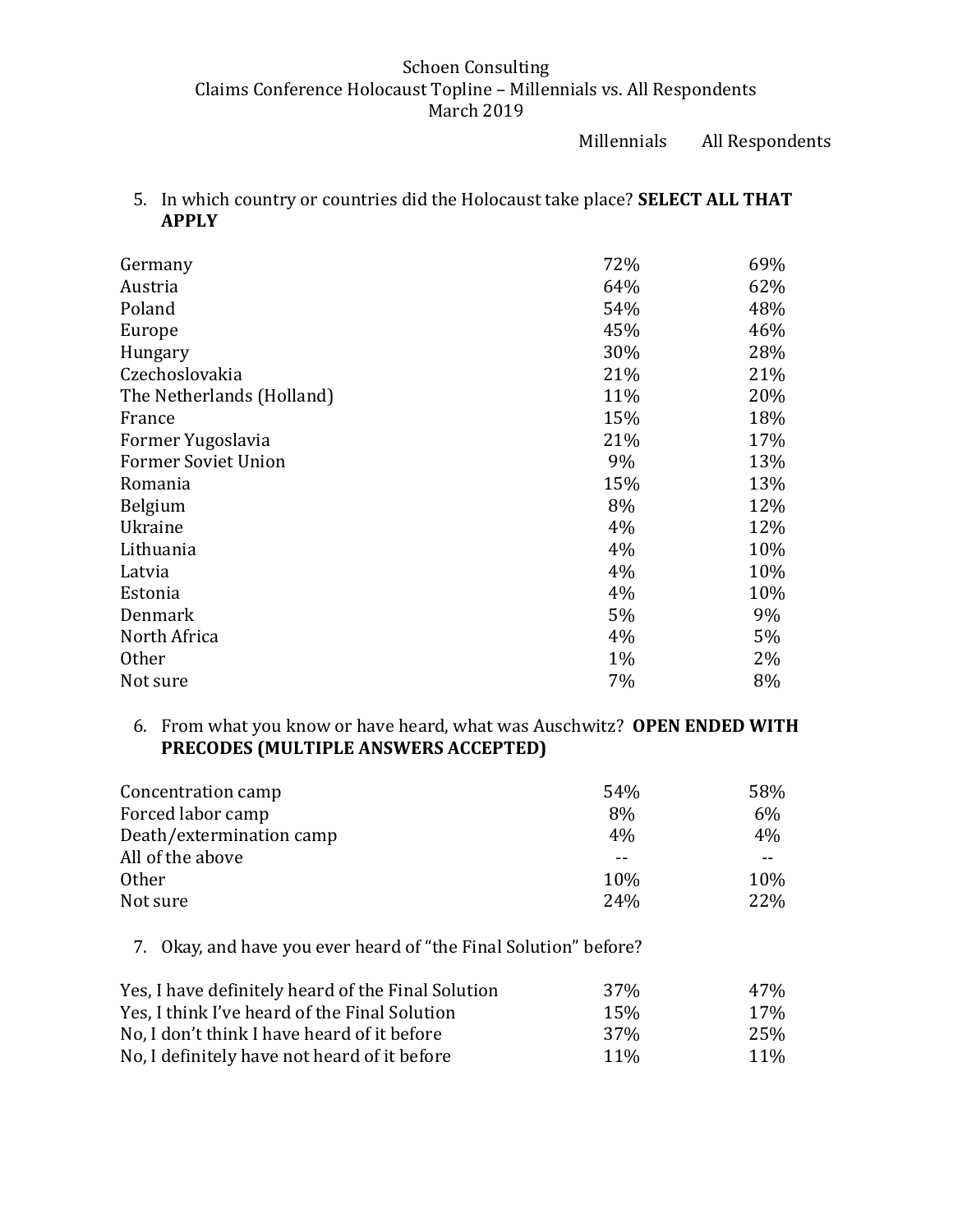Millennials All Respondents

# 8. **[IF HEARD OF THE FINAL SOLUTION]** And in your own words, what was "the Final Solution"? **OPEN ENDED WITH PRECODES**

| 75%        | 71%        |
|------------|------------|
| 16%        | 17%        |
| <b>19%</b> | <b>20%</b> |
|            | $- -$      |
| 5%         | 3%         |
| 9%         | 8%         |
|            |            |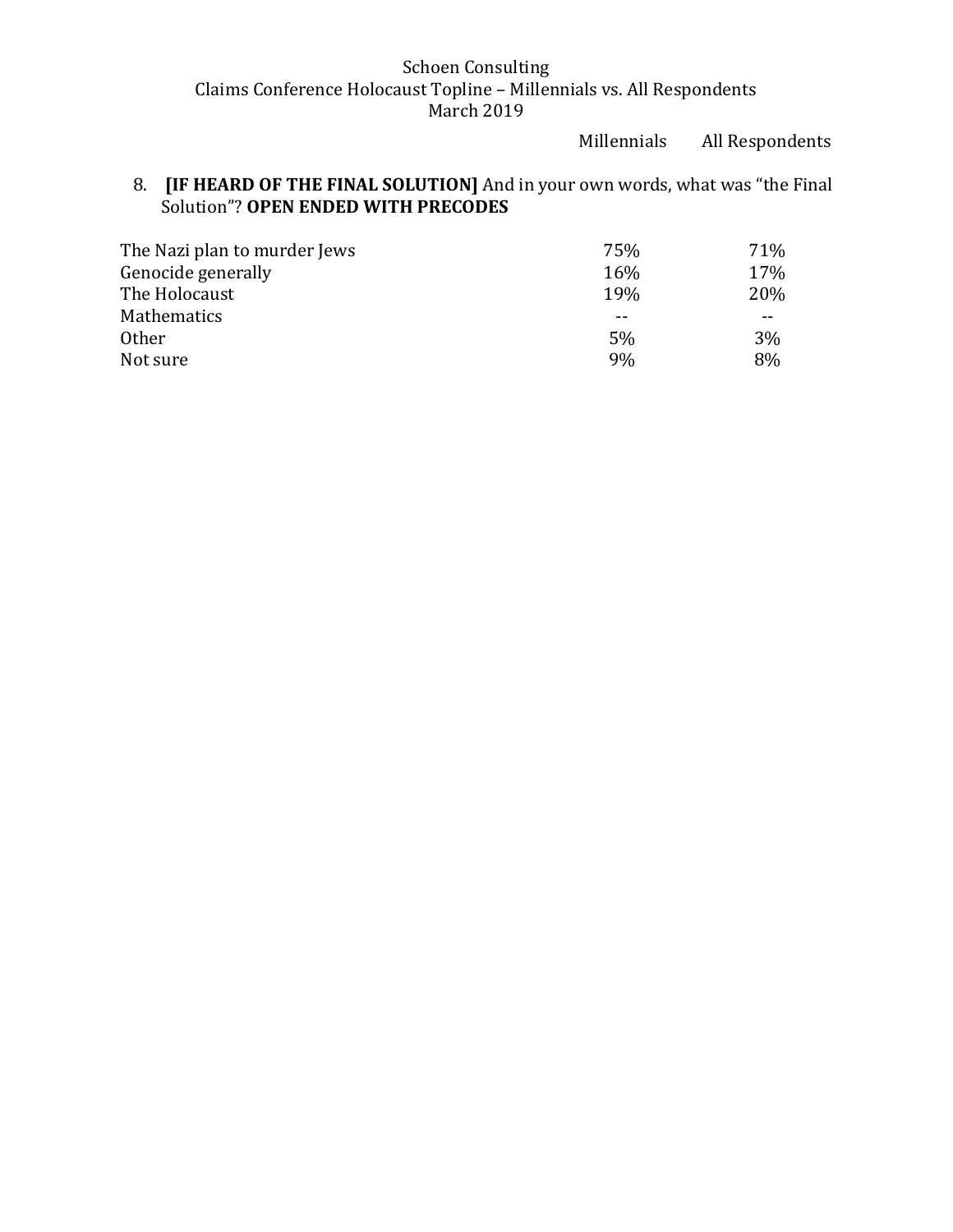## **Familiarity with Key Holocaust Figures**

Millennials All Respondents

**INTRO:** The term Holocaust refers to the systematic, bureaucratic, state-sponsored persecution and murder of the Jewish people by the Nazi regime and its collaborators during World War II.

I am now going to ask you some questions about the Holocaust.

9. First, when you think about the Holocaust who is the person or people who FIRST come to mind for you? **OPEN ENDED WITH PRECODES (MULTIPLE RESPONSES ALLOWED)**

| Jews             | 59%   | 65% |
|------------------|-------|-----|
| Adolf Hitler     | 27%   | 23% |
| The Nazis        | 11%   | 8%  |
| Heinrich Himmler | $1\%$ | 3%  |
| Adolf Eichmann   |       | 1%  |
| <b>Other</b>     | 11%   | 9%  |
| Not sure         | 5%    | 3%  |

10. I will now read you the names of some historical figures who are associated with a particular point in history. For each, please indicate whether or not you are familiar with him or her.

### **Adolf Hitler**

| <b>TOTAL FAMILIAR</b> | 98%   | 98% |
|-----------------------|-------|-----|
| TOTAL NOT FAMILIAR    | $2\%$ | 2%  |
|                       |       |     |
| Very familiar         | 79%   | 75% |
| Familiar              | 19%   | 23% |
| Not very familiar     |       | 1%  |
| Not at all familiar   | 2%    | 1%  |
| Not sure              |       |     |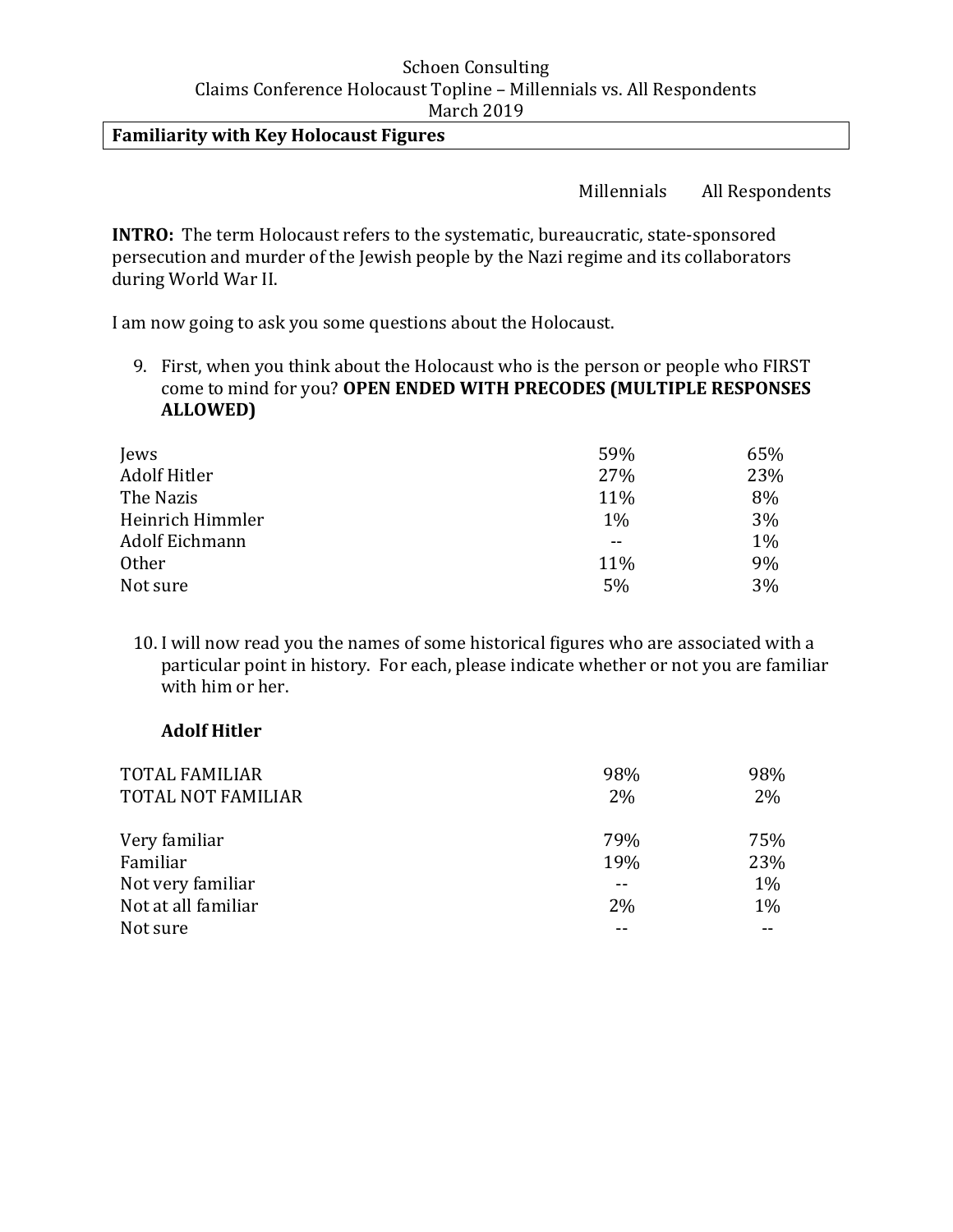|                           | Millennials | All Respondents |
|---------------------------|-------------|-----------------|
| <b>Joseph Goebbels</b>    |             |                 |
| <b>TOTAL FAMILIAR</b>     | 57%         | 76%             |
| TOTAL NOT FAMILIAR        | 38%         | 21%             |
| Very familiar             | 28%         | 43%             |
| Familiar                  | 29%         | 33%             |
| Not very familiar         | 22%         | 11%             |
| Not at all familiar       | 16%         | 10%             |
| Not sure                  | 5%          | 3%              |
| <b>Heinrich Himmler</b>   |             |                 |
| <b>TOTAL FAMILIAR</b>     | 58%         | 74%             |
| <b>TOTAL NOT FAMILIAR</b> | 37%         | 22%             |
| Very familiar             | 32%         | 42%             |
| Familiar                  | 26%         | 32%             |
| Not very familiar         | 18%         | 13%             |
| Not at all familiar       | 19%         | 9%              |
| Not sure                  | 5%          | 4%              |
| <b>Adolf Eichmann</b>     |             |                 |
| <b>TOTAL FAMILIAR</b>     | 23%         | 51%             |
| <b>TOTAL NOT FAMILIAR</b> | 70%         | 45%             |
| Very familiar             | 11%         | 27%             |
| Familiar                  | 12%         | 24%             |
| Not very familiar         | 26%         | 19%             |
| Not at all familiar       | 44%         | 26%             |
| Not sure                  | 7%          | 4%              |
| <b>Anne Frank</b>         |             |                 |
| <b>TOTAL FAMILIAR</b>     | 73%         | 80%             |
| TOTAL NOT FAMILIAR        | 25%         | 18%             |
| Very familiar             | 47%         | 53%             |
| Familiar                  | 26%         | 27%             |
| Not very familiar         | 10%         | 8%              |
| Not at all familiar       | 15%         | 10%             |
| Not sure                  | 2%          | 2%              |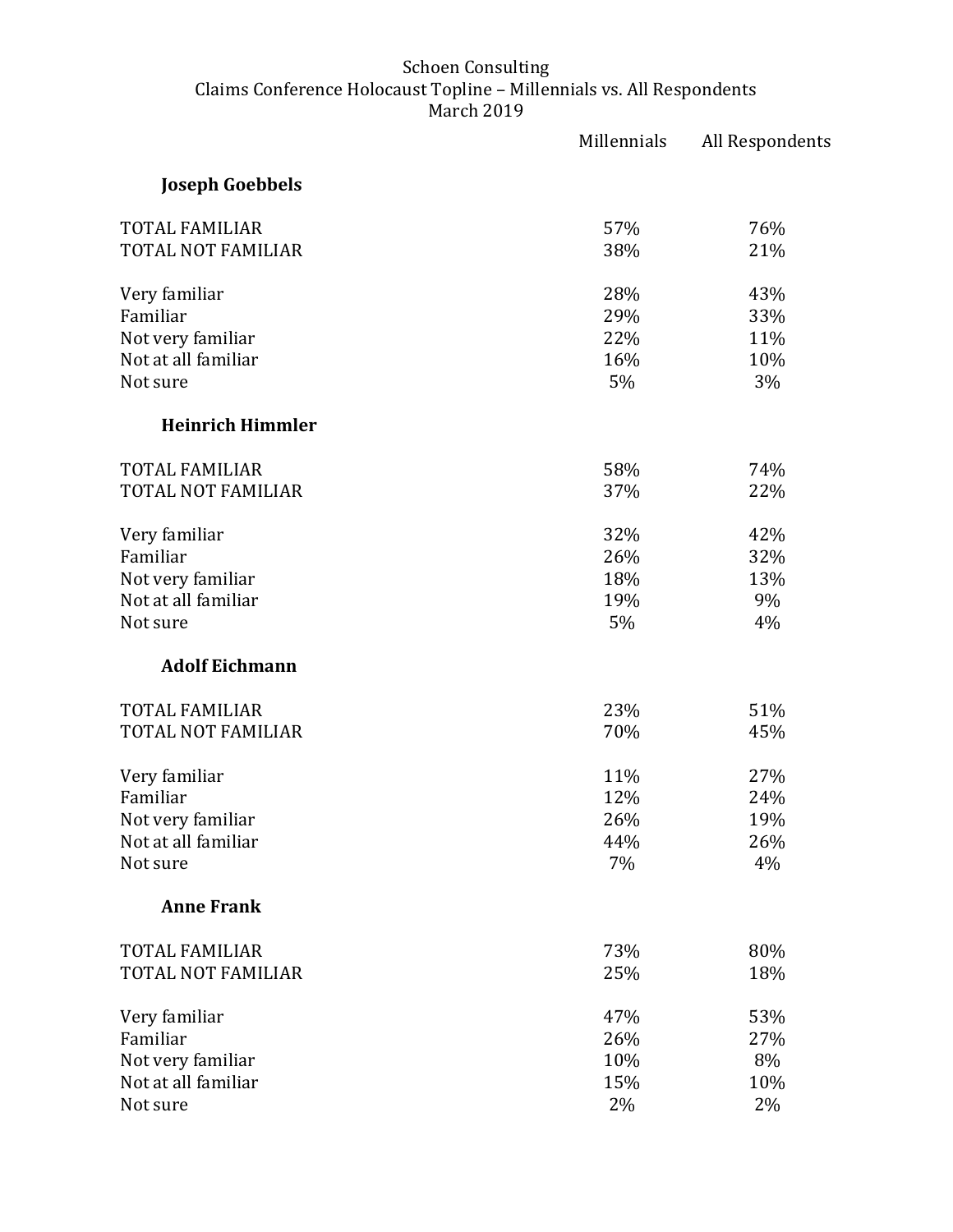|                        | Millennials | All Respondents |
|------------------------|-------------|-----------------|
| <b>Oskar Schindler</b> |             |                 |
| <b>TOTAL FAMILIAR</b>  | 79%         | 86%             |
| TOTAL NOT FAMILIAR     | 20%         | 13%             |
| Very familiar          | 37%         | 48%             |
| Familiar               | 42%         | 38%             |
| Not very familiar      | 7%          | 7%              |
| Not at all familiar    | 13%         | 6%              |
| Not sure               | 1%          | 1%              |
| <b>Elie Wiesel</b>     |             |                 |
| <b>TOTAL FAMILIAR</b>  | 17%         | 20%             |
| TOTAL NOT FAMILIAR     | 77%         | 73%             |
| Very familiar          | 4%          | 7%              |
| Familiar               | 13%         | 13%             |
| Not very familiar      | 23%         | 22%             |
| Not at all familiar    | 54%         | 51%             |
| Not sure               | 6%          | 7%              |
| Odilo Globočnik        |             |                 |
| <b>TOTAL FAMILIAR</b>  | 11%         | 9%              |
| TOTAL NOT FAMILIAR     | 81%         | 85%             |
| Very familiar          | 2%          | 5%              |
| Familiar               | 9%          | 4%              |
| Not very familiar      | 20%         | 19%             |
| Not at all familiar    | 61%         | 66%             |
| Not sure               | 8%          | 6%              |
| <b>Amon Goeth</b>      |             |                 |
| <b>TOTAL FAMILIAR</b>  | 21%         | 19%             |
| TOTAL NOT FAMILIAR     | 72%         | 76%             |
| Very familiar          | 5%          | 8%              |
| Familiar               | 16%         | 11%             |
| Not very familiar      | 16%         | 20%             |
| Not at all familiar    | 56%         | 56%             |
| Not sure               | 7%          | 5%              |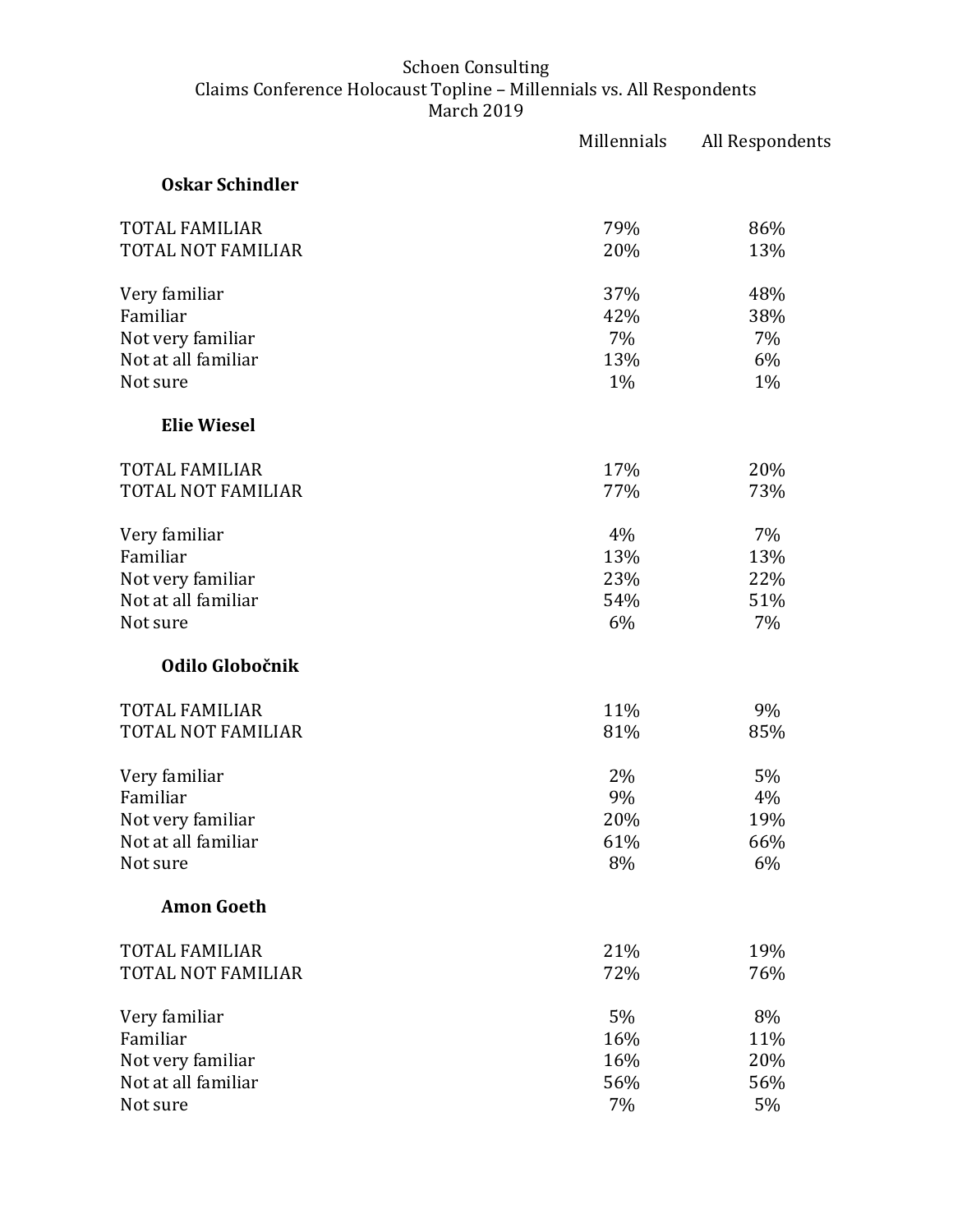|                            | Millennials | All Respondents |
|----------------------------|-------------|-----------------|
| <b>Alois Brunner</b>       |             |                 |
| TOTAL FAMILIAR             | 21%         | 20%             |
| TOTAL NOT FAMILIAR         | 72%         | 72%             |
| Very familiar              | $-$         | 5%              |
| Familiar                   | 21%         | 15%             |
| Not very familiar          | 26%         | 25%             |
| Not at all familiar        | 46%         | 47%             |
| Not sure                   | 7%          | 8%              |
| <b>Franz Murer</b>         |             |                 |
| <b>TOTAL FAMILIAR</b>      | 16%         | 18%             |
| <b>TOTAL NOT FAMILIAR</b>  | 78%         | 76%             |
| Very familiar              | 4%          | 6%              |
| Familiar                   | 12%         | 12%             |
| Not very familiar          | 23%         | 22%             |
| Not at all familiar        | 55%         | 54%             |
| Not sure                   | 6%          | 6%              |
| <b>Ernst Kaltenbrunner</b> |             |                 |
| <b>TOTAL FAMILIAR</b>      | 25%         | 35%             |
| TOTAL NOT FAMILIAR         | 70%         | 59%             |
| Very familiar              | 7%          | 12%             |
| Familiar                   | 18%         | 23%             |
| Not very familiar          | 34%         | 24%             |
| Not at all familiar        | 36%         | 35%             |
| Not sure                   | 5%          | 6%              |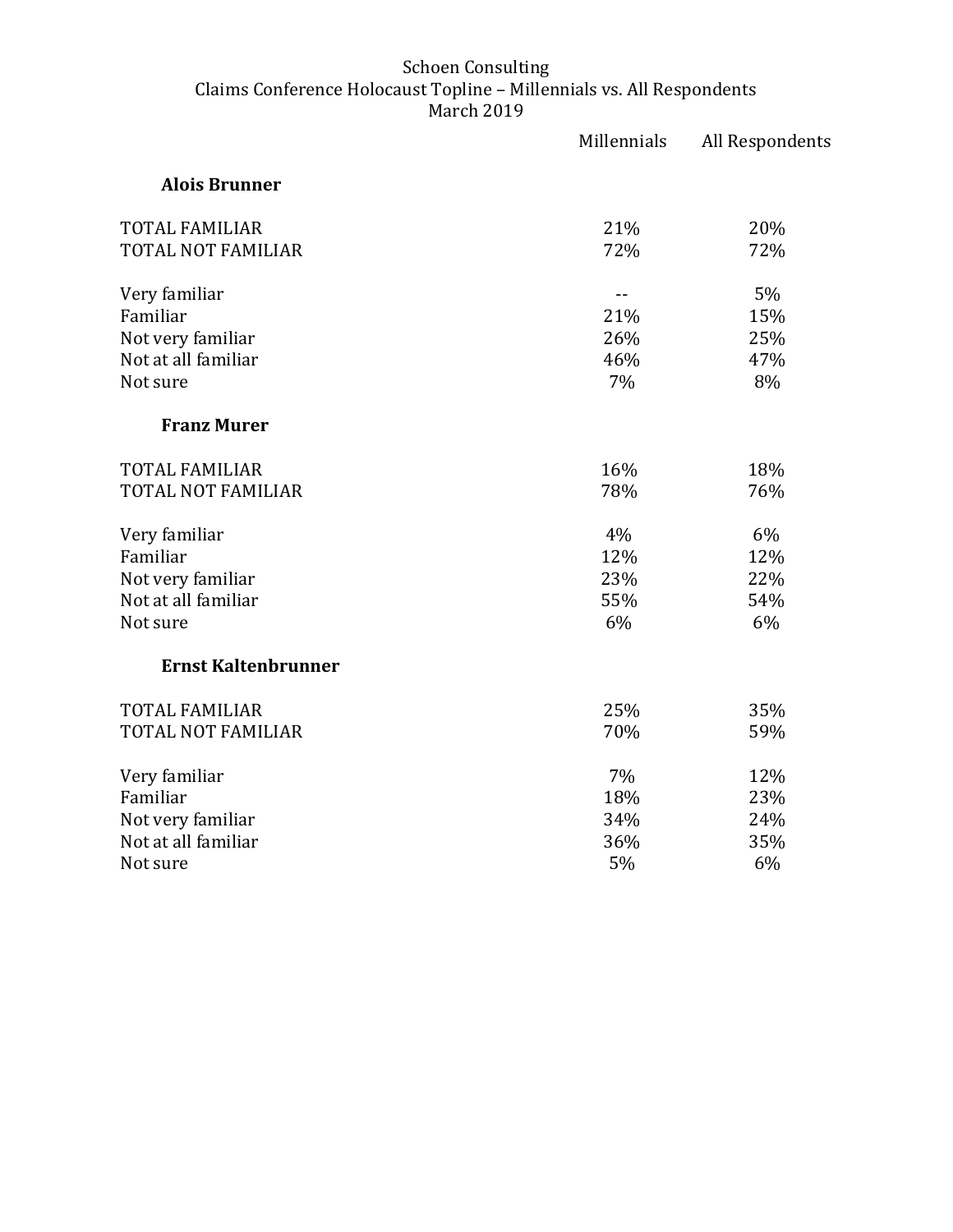Millennials All Respondents

11. Okay, you will now be given a list of names. Please indicate which of the individuals listed (if any) were Austrian. **SELECT ALL THAT APPLY** 

| <b>Adolf Hitler</b> | 82%   | 79%   |
|---------------------|-------|-------|
| Simon Wiesenthal    | 8%    | 35%   |
| Ernst Kaltenbrunner | 16%   | 32%   |
| Oskar Schindler     | 28%   | 28%   |
| Alois Brunner       | 15%   | 22%   |
| Anne Frank          | 15%   | 16%   |
| Heinrich Himmler    | 15%   | 15%   |
| Adolf Eichmann      | 6%    | 14%   |
| Franz Murer         | $7\%$ | 14%   |
| Joseph Goebbels     | 16%   | 12%   |
| Elie Wiesel         | $3\%$ | 6%    |
| Amon Goeth          | $1\%$ | 3%    |
| Odilo Globočnik     | $2\%$ | 2%    |
| Primo Levi          |       | $1\%$ |
| Not sure            | 11%   | 13%   |

12. Okay, and for the following list of names, please indicate if the individual was a perpetrator of the Holocaust, a bystander during the Holocaust, or a victim of the Holocaust:

## **Adolf Hitler**

| Perpetrator             | 95%   | 95%   |
|-------------------------|-------|-------|
| <b>Bystander</b>        | $1\%$ | 2%    |
| Victim                  | $1\%$ | $1\%$ |
| Not sure                | 3%    | 2%    |
| <b>Heinrich Himmler</b> |       |       |
| Perpetrator             | 65%   | 79%   |
| <b>Bystander</b>        | 13%   | 5%    |
| Victim                  |       | $1\%$ |
| Not sure                | 22%   | 15%   |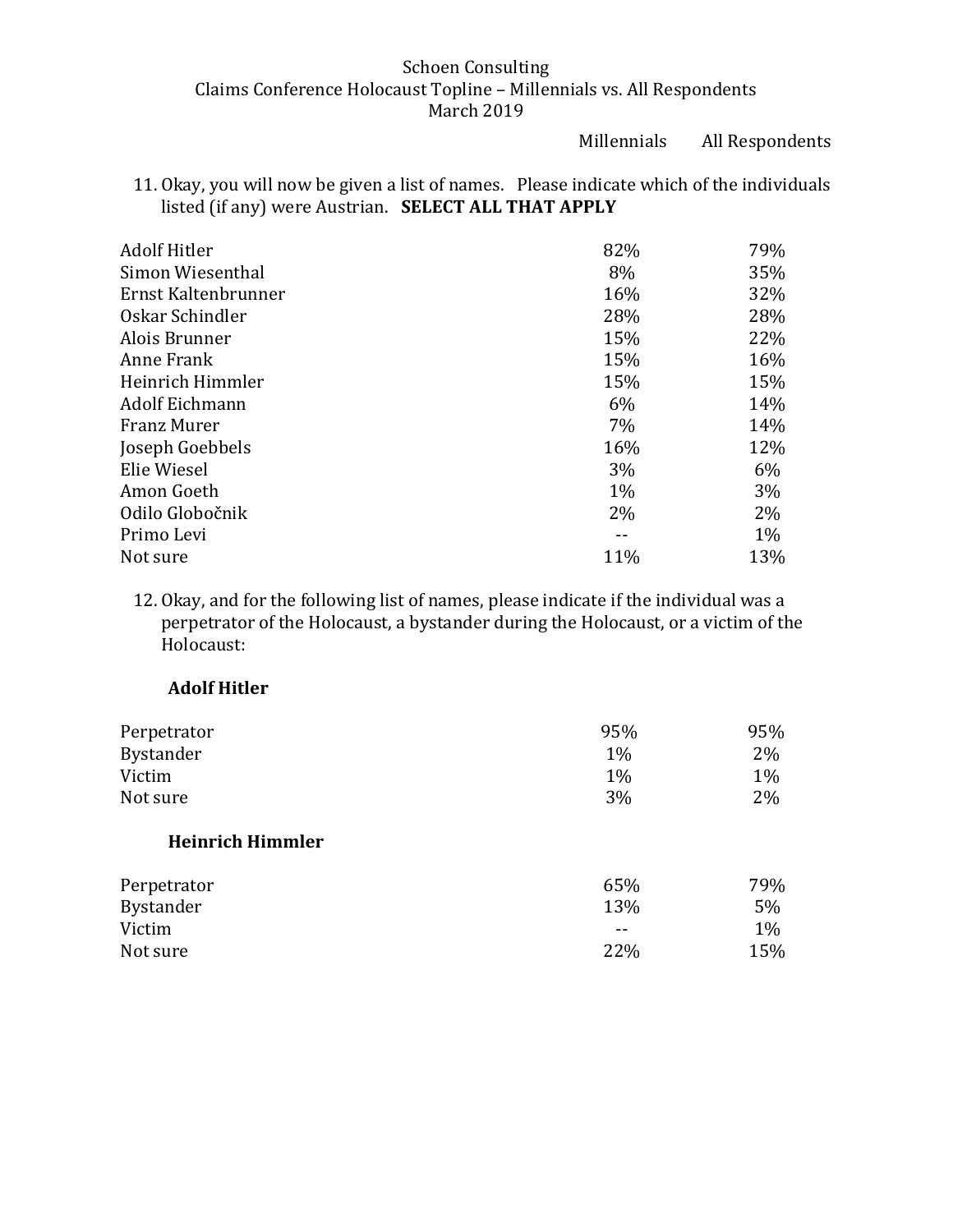|                        | Millennials | All Respondents |
|------------------------|-------------|-----------------|
| <b>Joseph Goebbels</b> |             |                 |
| Perpetrator            | 70%         | 80%             |
| Bystander              | 9%          | 4%              |
| Victim                 | 5%          | 3%              |
| Not sure               | 16%         | 13%             |
| <b>Adolf Eichmann</b>  |             |                 |
| Perpetrator            | 39%         | 59%             |
| Bystander              | 13%         | 4%              |
| Victim                 | 6%          | 4%              |
| Not sure               | 42%         | 33%             |
| <b>Oskar Schindler</b> |             |                 |
| Perpetrator            | 32%         | 13%             |
| Bystander              | 33%         | 39%             |
| Victim                 | 15%         | 27%             |
| Not sure               | 20%         | 21%             |
| <b>Anne Frank</b>      |             |                 |
| Perpetrator            | 2%          | 1%              |
| Bystander              | 7%          | 5%              |
| Victim                 | 78%         | 80%             |
| Not sure               | 13%         | 14%             |
| <b>Elie Wiesel</b>     |             |                 |
| Perpetrator            | 3%          | 2%              |
| Bystander              | 10%         | 6%              |
| Victim                 | 30%         | 44%             |
| Not sure               | 57%         | 48%             |
| Primo Levi             |             |                 |
| Perpetrator            | 5%          | 4%              |
| Bystander              | 10%         | 4%              |
| Victim                 | 34%         | 41%             |
| Not sure               | 51%         | 51%             |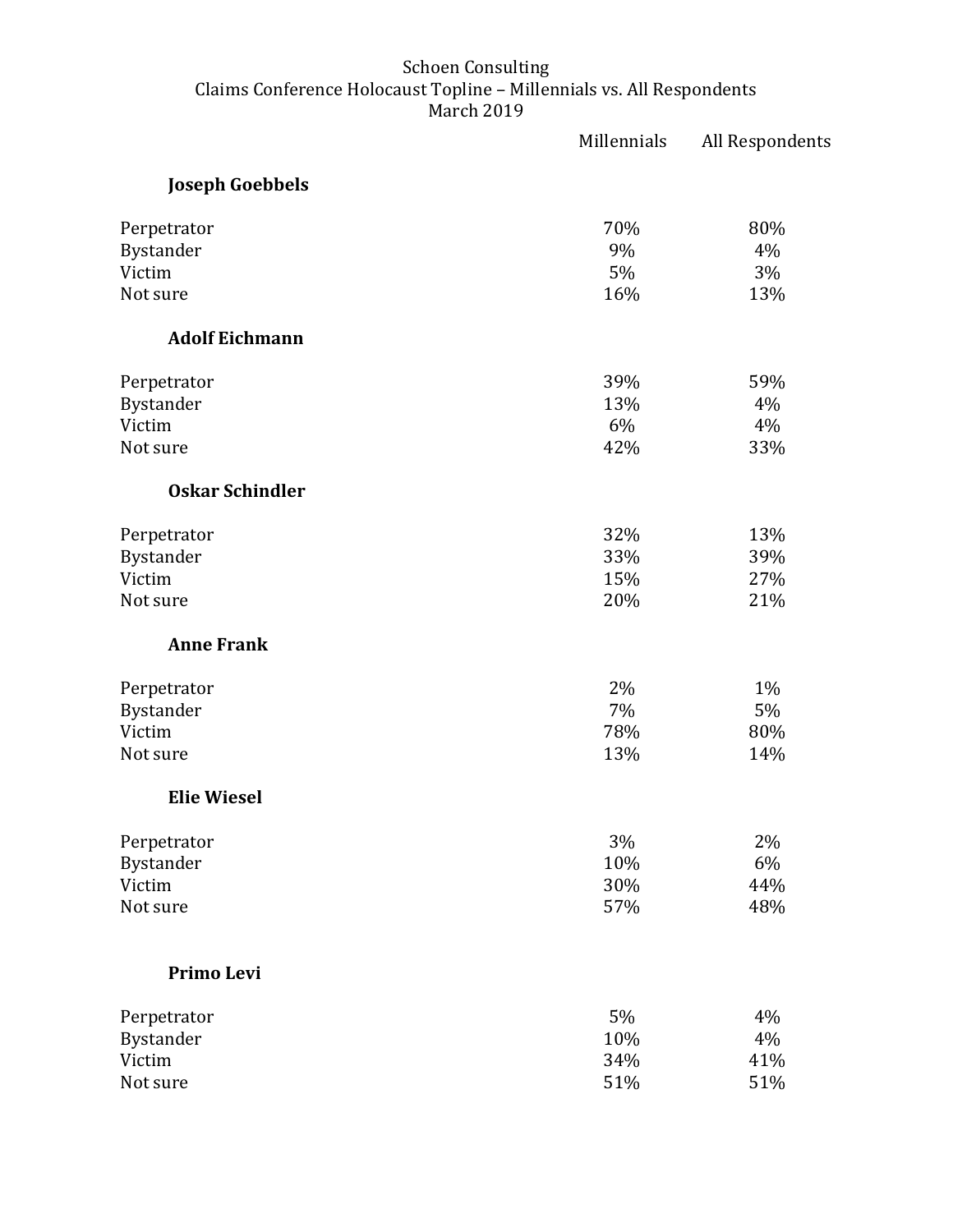|                            | Millennials | All Respondents |
|----------------------------|-------------|-----------------|
| <b>Simon Wiesenthal</b>    |             |                 |
| Perpetrator                | 11%         | 8%              |
| Bystander                  | 16%         | 7%              |
| Victim                     | 27%         | 60%             |
| Not sure                   | 46%         | 25%             |
| Odilo Globočnik            |             |                 |
| Perpetrator                | 11%         | 13%             |
| Bystander                  | 11%         | 4%              |
| Victim                     | 18%         | 13%             |
| Not sure                   | 60%         | 70%             |
| <b>Amon Goeth</b>          |             |                 |
| Perpetrator                | 24%         | 23%             |
| Bystander                  | 6%          | 4%              |
| Victim                     | 17%         | 17%             |
| Not sure                   | 53%         | 56%             |
| <b>Alois Brunner</b>       |             |                 |
| Perpetrator                | 27%         | 29%             |
| Bystander                  | 8%          | 6%              |
| Victim                     | 9%          | 6%              |
| Not sure                   | 56%         | 59%             |
| <b>Ernst Kaltenbrunner</b> |             |                 |
| Perpetrator                | 19%         | 30%             |
| Bystander                  | 20%         | 10%             |
| Victim                     | 14%         | 8%              |
| Not sure                   | 47%         | 52%             |
| <b>Franz Murer</b>         |             |                 |
| Perpetrator                | 23%         | 21%             |
| Bystander                  | 9%          | 4%              |
| Victim                     | 7%          | 7%              |
| Not sure                   | 61%         | 68%             |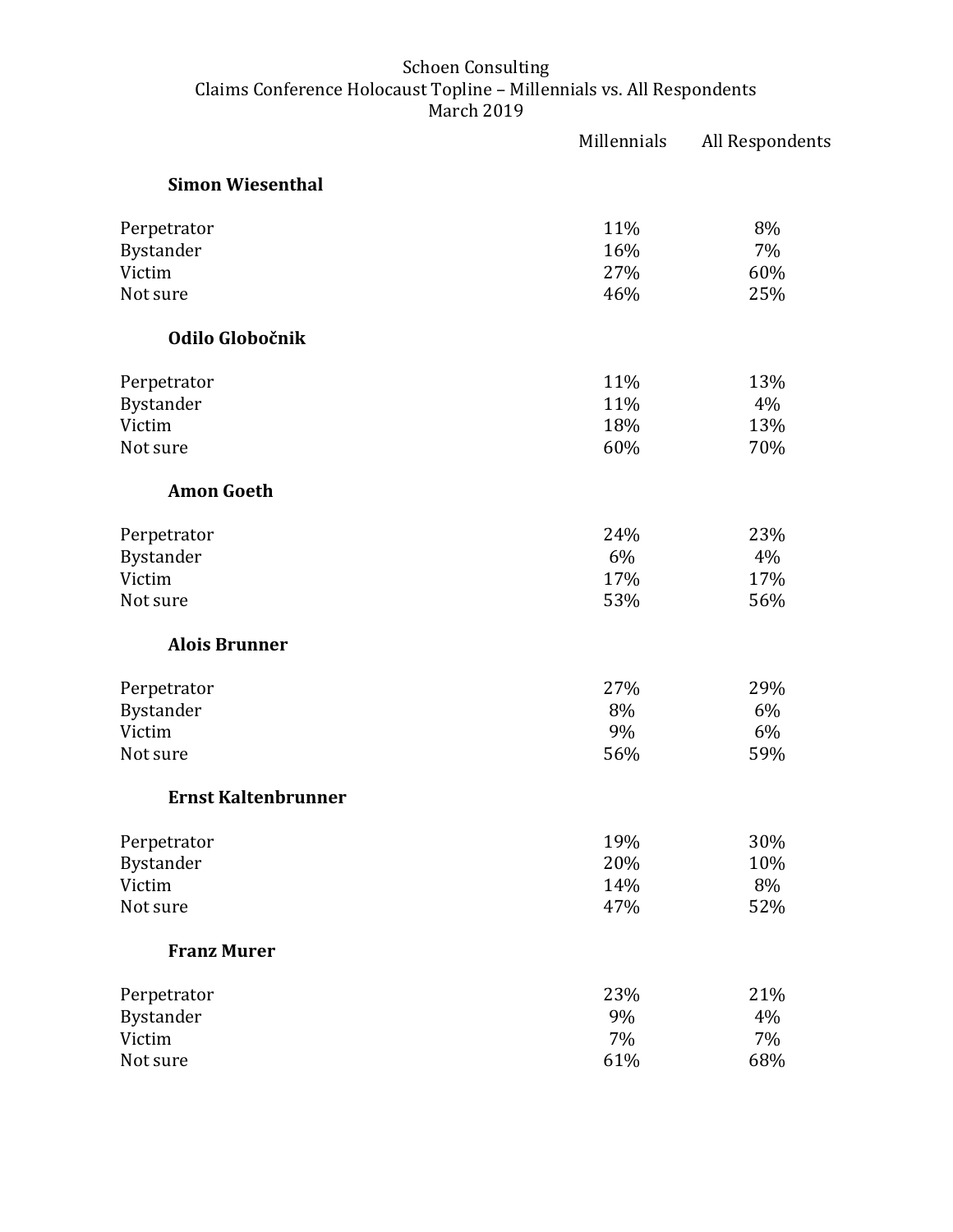# **The Final Solution & Crimes Against the Jewish People**

Millennials All Respondents

**INTRO:** As I previously mentioned, the term Holocaust refers to the efforts made by the Nazis to persecute and murder Jews throughout Europe.

I will now ask you some more questions about the Holocaust.

13. **Approximately** how many Jews were killed in the years leading up to the Anschluss and during the Holocaust? Please select from the following list: **SELECT ONE**

Approximately:

| 25,000     | 4%  | 2%  |
|------------|-----|-----|
| 100,000    | 13% | 10% |
| 1 million  | 13% | 13% |
| 2 million  | 12% | 11% |
| 6 million  | 42% | 44% |
| 20 million | 3%  | 4%  |
| Not sure   | 13% | 16% |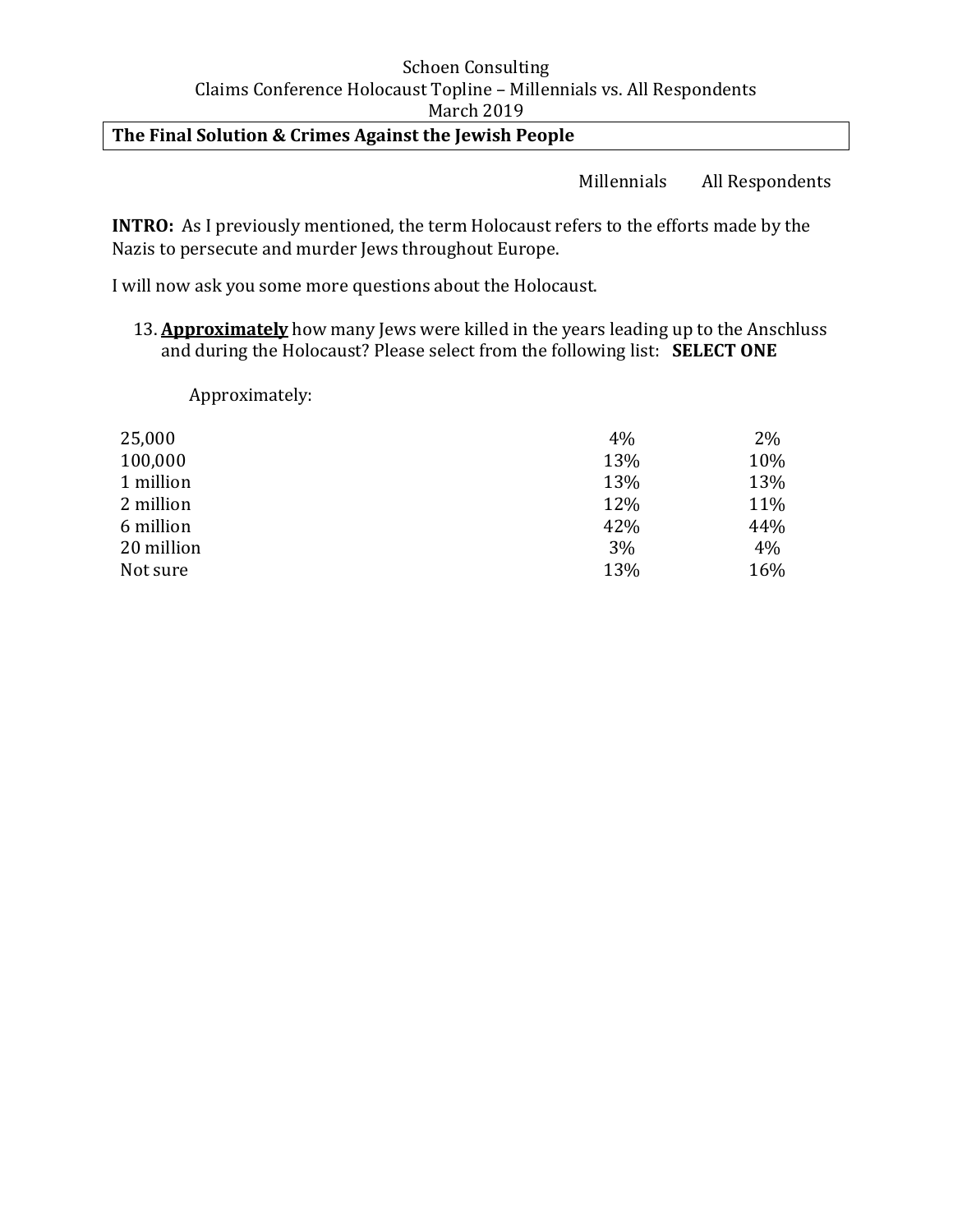Millennials All Respondents

| <b>Concentration Camps</b>                | 39%   | 41%   |
|-------------------------------------------|-------|-------|
| Gassing                                   | 35%   | 32%   |
| Death Camps                               | 22%   | 23%   |
| Slave labor camps                         | 13%   | 10%   |
| Deportations                              | 3%    | 9%    |
| Banning Jews from public life             | 12%   | 9%    |
| Medical experiments                       | 2%    | 7%    |
| ReichKristallnacht                        | 6%    | 7%    |
| Shootings                                 | 7%    | 6%    |
| Death marches                             | 6%    | 4%    |
| Kristallnacht                             | 4%    | 4%    |
| Ghettos                                   | 3%    | 3%    |
| Spontaneous acts of violence against Jews | 4%    | 3%    |
| Forcing Jews out of workforce             | $1\%$ | $3\%$ |
| Nuremberg Laws                            |       | 3%    |
| Mobile killing squads                     |       | 2%    |
| Starvation                                | 1%    | 2%    |
| Other forms of persecution of Jews        | 4%    | 2%    |
| Novemberpogrom                            | $-$   | 2%    |
| Denial of citizenship                     | 4%    | 2%    |
| Collaboration by the general population   | $1\%$ | 1%    |
| Propaganda                                |       | $1\%$ |
| Ban on intermarriage                      | 2%    | 1%    |
| <b>Other</b>                              | 28%   | 29%   |
| Not sure                                  | 7%    | 6%    |

## 14. Okay and how was the Holocaust carried out? **OPEN END WITH PRECODES**

15. During the Holocaust, Jews and many others were sent to concentration camps death camps, and ghettos. Can you name any concentration camps, death camps, or ghettos you have heard of? **[OPEN-END WITH PRE-CODES]** 

| Auschwitz      | 62%   | 60% |
|----------------|-------|-----|
| Mauthausen     | 57%   | 58% |
| Dachau         | 18%   | 25% |
| Buchenwald     | 4%    | 8%  |
| Warsaw ghetto  | 3%    | 4%  |
| Treblinka      | $1\%$ | 3%  |
| Bergen-Belsen  | $1\%$ | 3%  |
| Theresienstadt | 1%    | 3%  |
| <b>Other</b>   |       | 1%  |
| Not sure       | 15%   | 10% |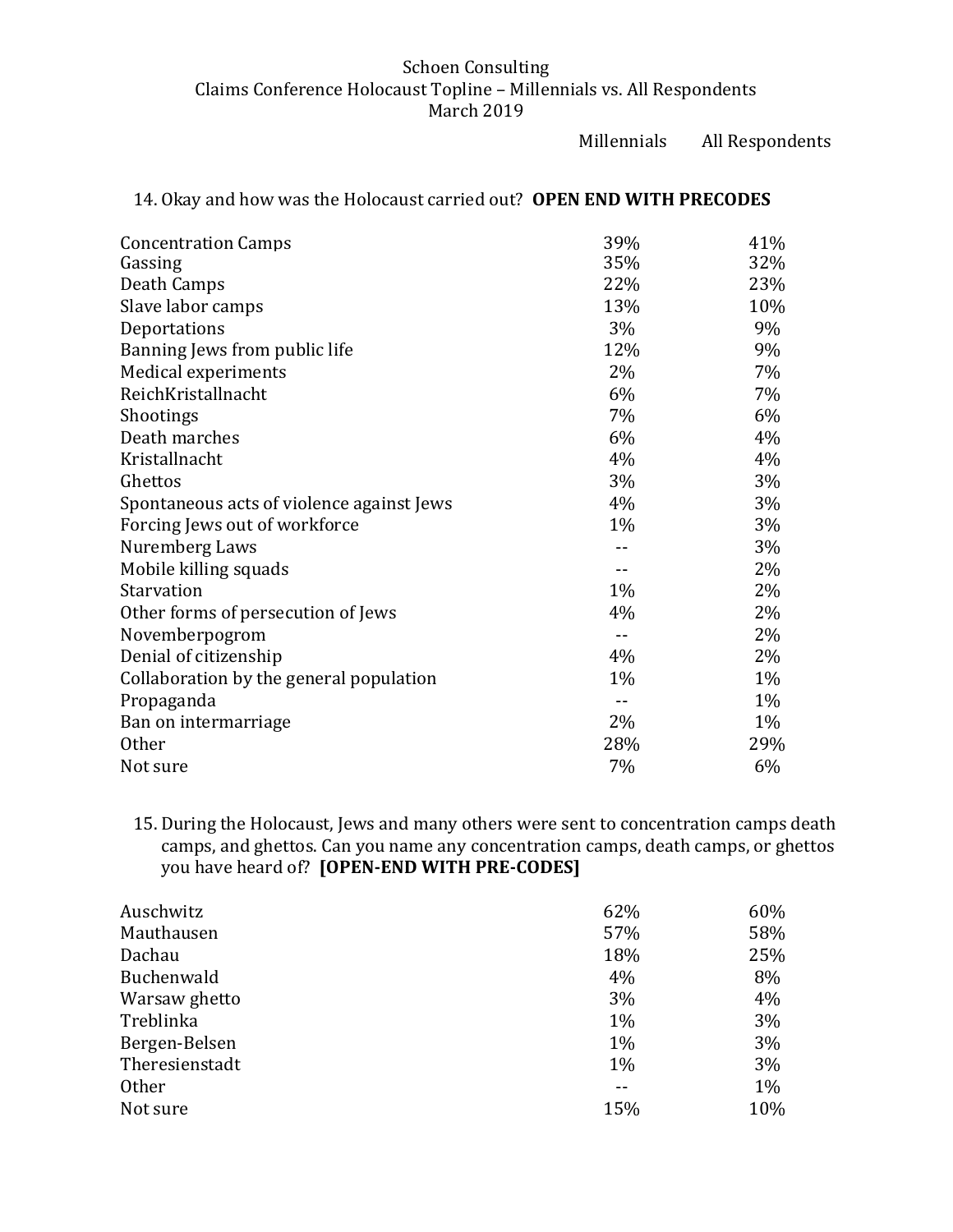### **Knowledge of Holocaust Facts**

## Millennials All Respondents

**INTRO:** Now I am going to ask you some more questions about the Holocaust, life under the Nazis and their collaborators.

16. In which country did the Nazis first come to power? **OPEN ENDED WITH PRECODES**

| Germany      | 76%   | 87%   |
|--------------|-------|-------|
| Austria      | $4\%$ | 3%    |
| Poland       | 7%    | $2\%$ |
| <b>Other</b> | 13%   | 8%    |
| Not sure     | --    | $- -$ |

17. Who was the leader of Nazi Germany? **OPEN ENDED**

| Adolf Hitler | 94%                      | 84%   |
|--------------|--------------------------|-------|
| <b>Other</b> | 6%                       | 16%   |
| Not sure     | $\overline{\phantom{m}}$ | $- -$ |

18. As you may know, Austria was part of Nazi Germany during the Holocaust. From what you know, how did Austrians react to the annexation by Nazi Germany?

| Austria was annexed by Nazi Germany and most  | 8%              | 7%  |
|-----------------------------------------------|-----------------|-----|
| Austrians resisted the annexation             |                 |     |
| Austria was annexed by Nazi Germany and most  | 42%             | 45% |
| Austrians took no action                      |                 |     |
| Austria was annexed by Nazi Germany with wide | 33%             | 32% |
| support from Austrians                        |                 |     |
| Not sure                                      | 17 <sub>%</sub> | 16% |

19. In your opinion, was Austria a victim or a perpetrator of the Holocaust?

| Victim      | 9%  | 12% |
|-------------|-----|-----|
| Perpetrator | 21% | 13% |
| <b>Both</b> | 62% | 68% |
| Not Sure    | 8%  | 7%  |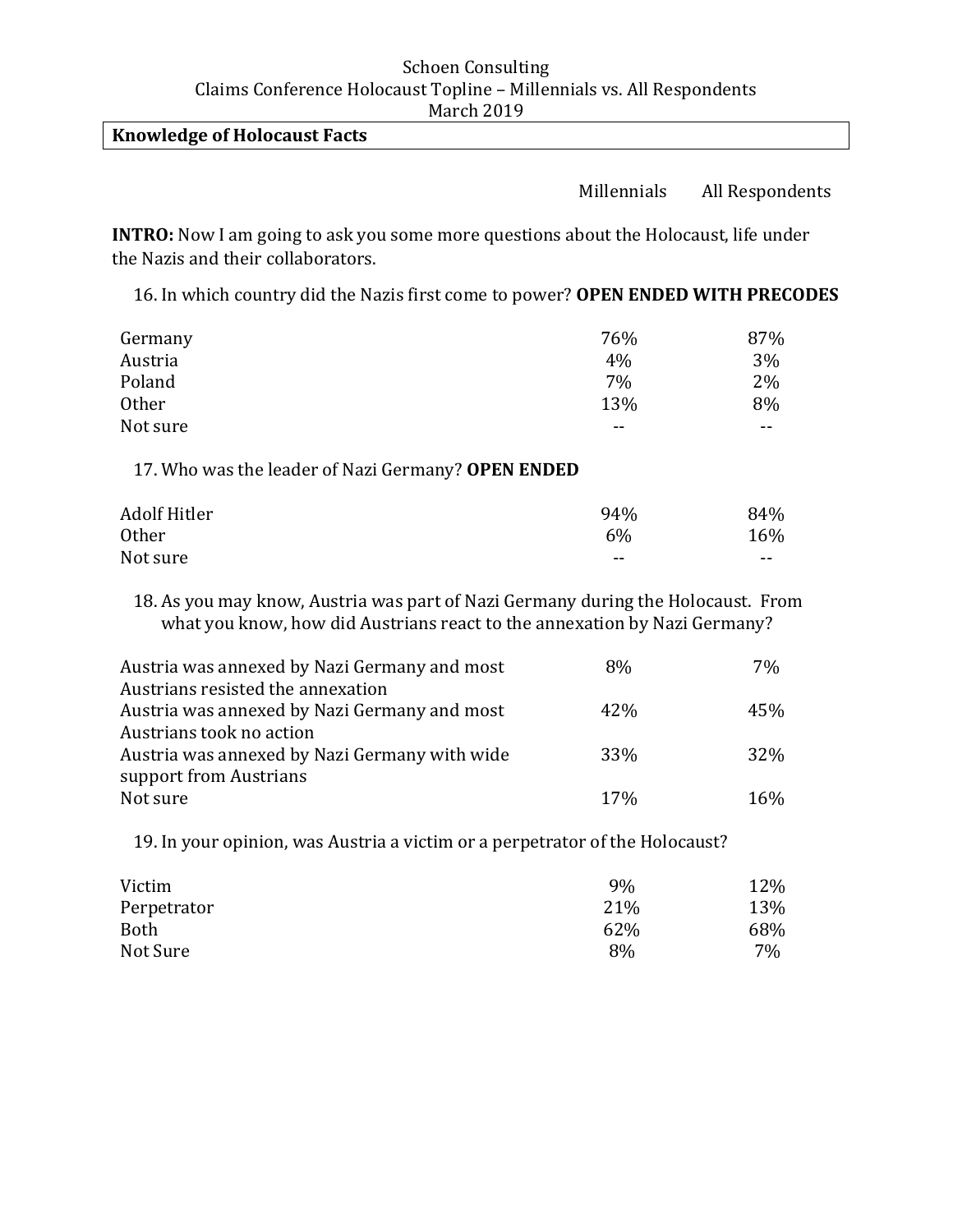Millennials All Respondents

| 1933 | 3%    | 4%  |
|------|-------|-----|
| 1934 | 6%    | 5%  |
| 1935 | 7%    | 6%  |
| 1936 | 5%    | 4%  |
| 1937 | 1%    | 3%  |
| 1938 | 48%   | 55% |
| 1939 | 6%    | 8%  |
| 1940 | 8%    | 3%  |
| 1941 | 6%    | 3%  |
| 1942 | 3%    | 3%  |
| 1943 | --    | 2%  |
| 1944 | $- -$ | 1%  |
| 1945 | 7%    | 3%  |
|      |       |     |

20. In what year did the annexation of Austria by Nazi Germany take place?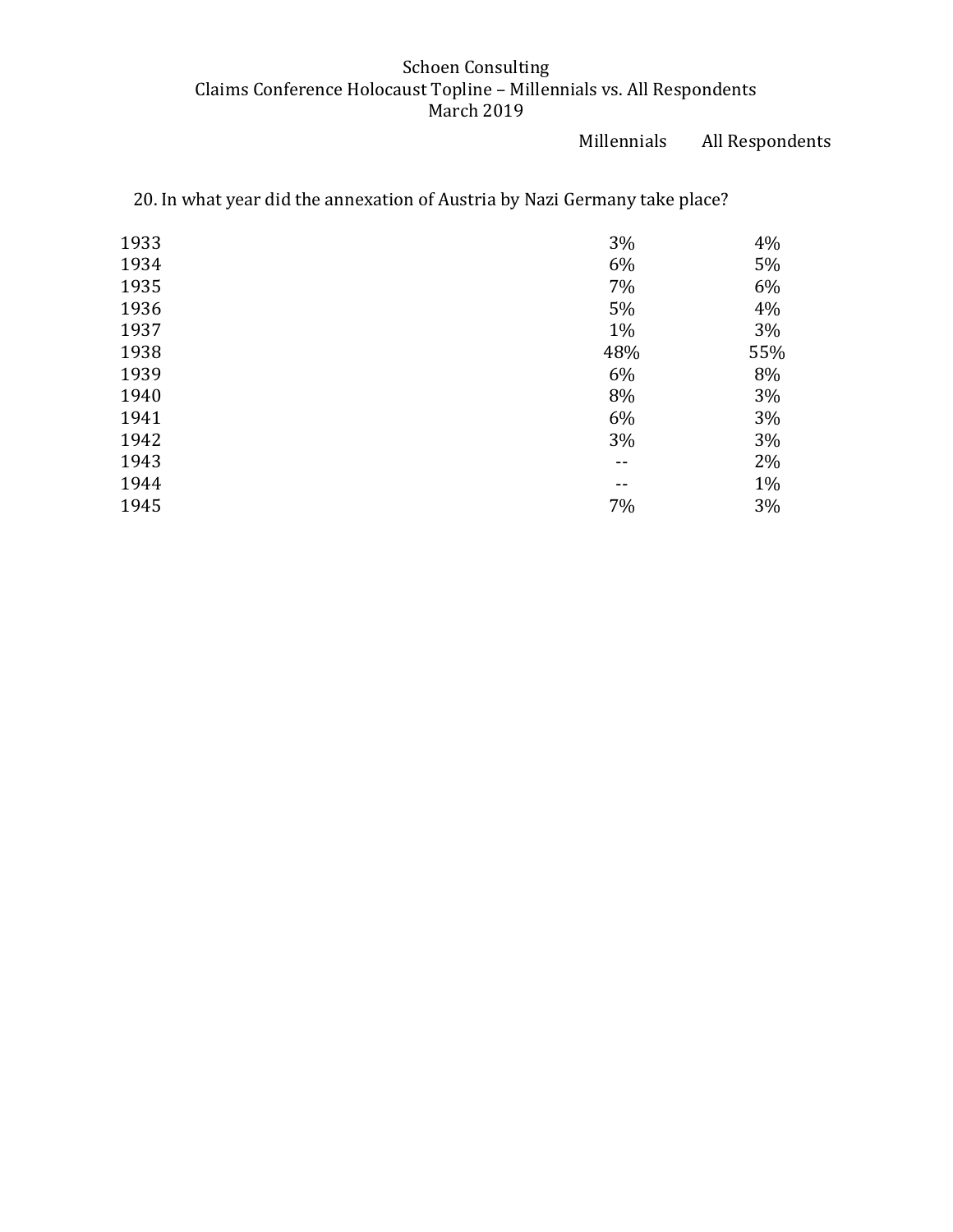Millennials All Respondents

21. What measures, if any, were taken against the Jewish population in Austria immediately after the Anschluss? **OPEN ENDED WITH PRECODES** 

| Banning Jews from public life | 48%   | 49%   |
|-------------------------------|-------|-------|
| Forced to wear Star of David  | 35%   | 40%   |
| Forcing Jews out of workforce | 39%   | 38%   |
| Murder                        | 37%   | 38%   |
| Spontaneous acts of violence  | 26%   | 28%   |
| Removal of civil rights       | 19%   | 17%   |
| Removal of economic rights    | 10%   | 11%   |
| Deportation                   | 11%   | 11%   |
| Propaganda                    | 9%    | 11%   |
| Reichkristallnacht            | 6%    | 9%    |
| Kristallnacht                 | 3%    | 4%    |
| <b>Boycotts</b>               | $3\%$ | 3%    |
| Novemberpogrom                |       | $1\%$ |
| <b>Other</b>                  | 5%    | 4%    |
| Not sure                      | 18%   | 16%   |

22. Thinking about the Nazis, did the Nazis persecute only the Jewish people or were other groups persecuted as well?

| Only Jews were persecuted by the Nazis | 21% | 16% |
|----------------------------------------|-----|-----|
| Other groups were persecuted as well   | 72% | 76% |
| Not sure                               | 7%  | 8%  |

23. During the Holocaust, the Jewish people were forced to wear symbols/badges on their clothing in public to identify and isolate them. Do you know of any symbols, and if so, can you list some? **OPEN END WITH PRECODES**

| Star of David     | 38% | 42% |
|-------------------|-----|-----|
| Yellow stars      | 18% | 23% |
| Stars (generally) | 15% | 15% |
| <b>Other</b>      | 28% | 20% |
| Not sure          | 9%  | 8%  |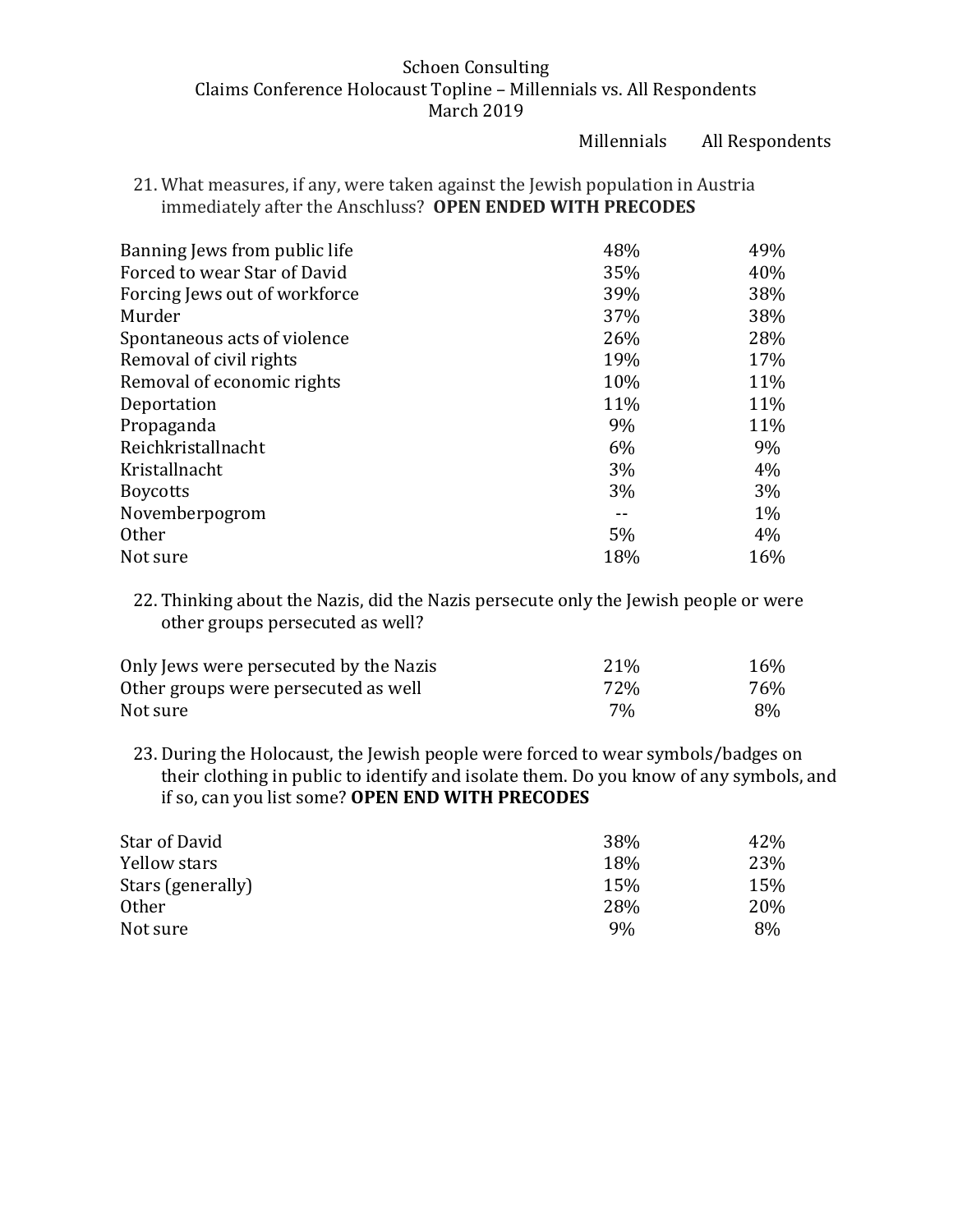|                                                                                                                                                                                                            | Millennials | All Respondents |
|------------------------------------------------------------------------------------------------------------------------------------------------------------------------------------------------------------|-------------|-----------------|
| 24. From what you know, not including the Jewish people, were other groups of people<br>required to wear special symbols/badges in public during the Holocaust?                                            |             |                 |
| Yes, other groups of people were required to wear<br>special symbols/badges                                                                                                                                | 49%         | 30%             |
| No, other groups of people were not required to<br>wear special symbols/badges                                                                                                                             | 16%         | 28%             |
| Not sure                                                                                                                                                                                                   | 35%         | 42%             |
| 25. Some people say that the Austrian population worked together with the Nazis during<br>the Holocaust. Others say that the Austrian population resisted** the Nazis. Which<br>comes closer to your view? |             |                 |
| Most of the Austrian population worked with the<br>Nazis while very few resisted                                                                                                                           | 40%         | 35%             |
| Some of the Austrian population worked with the<br>Nazis and some resisted                                                                                                                                 | 41%         | 46%             |
| Very few of the Austrian population worked with the<br>Nazis and most resisted                                                                                                                             | 2%          | 6%              |
| Not sure                                                                                                                                                                                                   | 17%         | 13%             |

*\*\*By "resist" we mean non-violent resistance, armed resistance, helping people go into hiding, forgery of documents and publishing anti-Nazi publications.* 

26. Okay, and how would you describe the mood among the general population in Austria during the Anschluss in March 1938?

| Welcoming   | 40%   | 44% |
|-------------|-------|-----|
| Indifferent | 41\%  | 41% |
| Against     | $3\%$ | 3%  |
| Not Sure    | 16%   | 12% |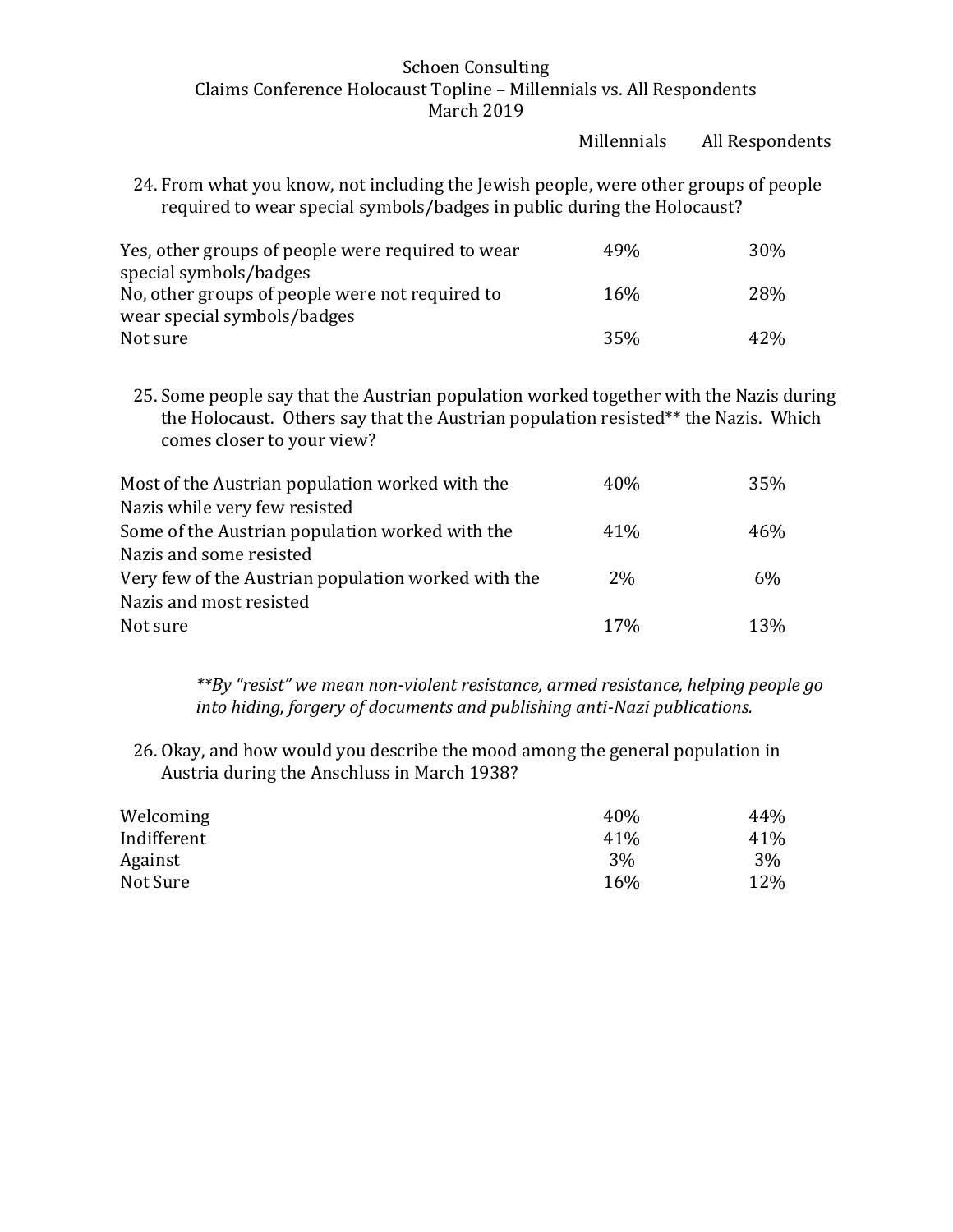Millennials All Respondents

27. You will now be given a list of different professions. For each, please indicate what percentage of people in each profession in Austria were members of the Nazi party during the Holocaust.

# **Teachers**

| 90-100%        | 7%  | 9%  |
|----------------|-----|-----|
| 70-89%         | 42% | 30% |
| 40-69%         | 19% | 20% |
| 10-39%         | 10% | 9%  |
| 1-9%           | 3%  | 2%  |
| None           |     | 1%  |
| Not sure       | 19% | 29% |
| <b>Doctors</b> |     |     |
| 90-100%        | 17% | 10% |
| 70-89%         | 28% | 27% |
| 40-69%         | 20% | 20% |
| 10-39%         | 15% | 11% |
| 1-9%           | 2%  | 1%  |
| None           |     | 1%  |
| Not sure       | 18% | 30% |
| Judges         |     |     |
| 90-100%        | 31% | 26% |
| 70-89%         | 25% | 24% |
| 40-69%         | 13% | 12% |
| 10-39%         | 10% | 7%  |
| 1-9%           |     | 1%  |
| None           |     | 1%  |
| Not sure       | 21% | 29% |
|                |     |     |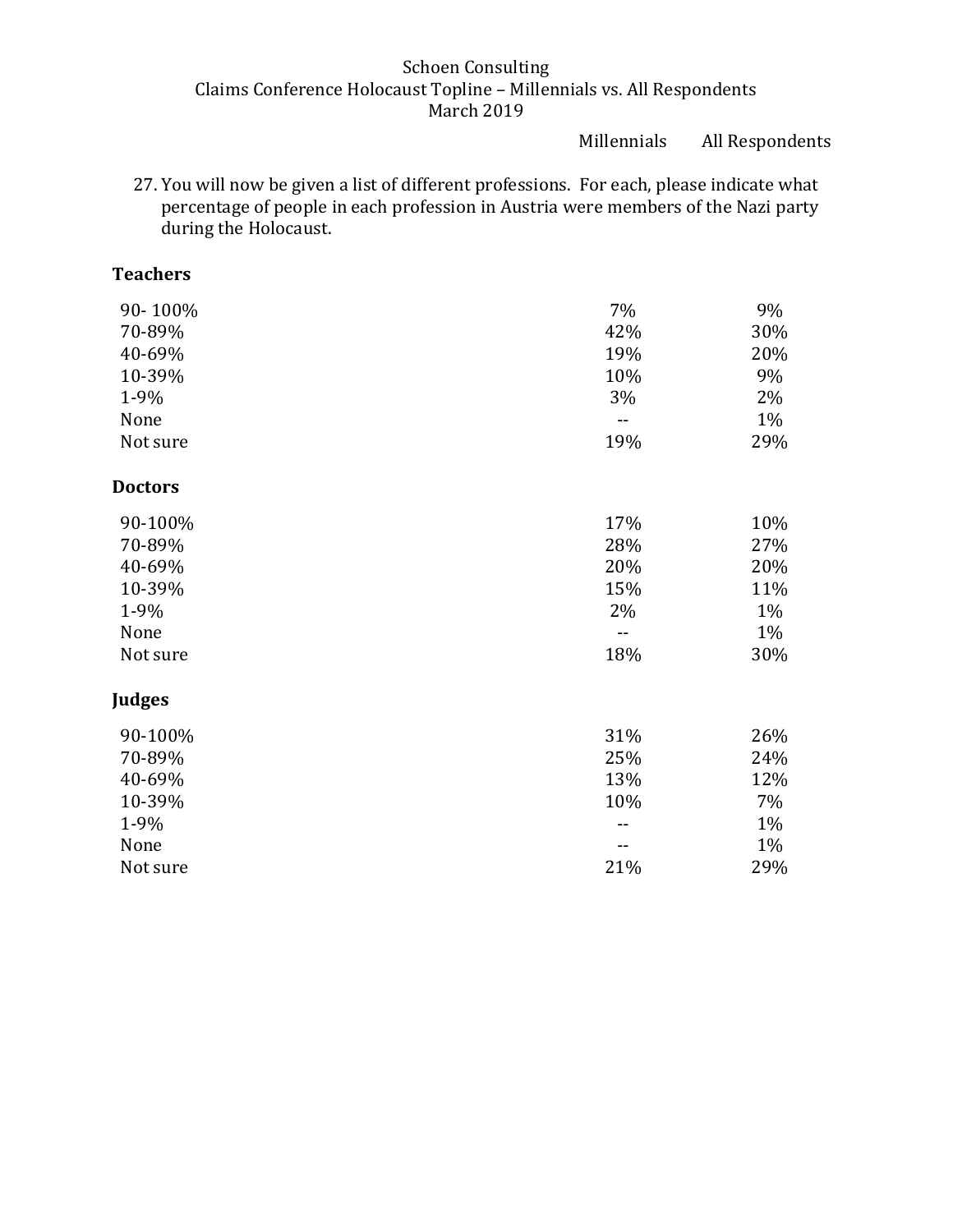Millennials All Respondents

28. Now, thinking specifically about the genocide of the Jewish population of Austria during the Holocaust, which of the following people and/or groups do you think was responsible for the genocide of the Jewish people? **SELECT ALL THAT APPLY** 

| <b>Adolf Hitler</b>                                | 81%   | 86%   |
|----------------------------------------------------|-------|-------|
| The Nazis                                          | 75%   | 78%   |
| Austrians who participated in the deportation/mass | 47%   | 57%   |
| murder of the Jewish population in Austria         |       |       |
| Members of the Austrian National Socialist Party   | 48%   | 51%   |
| Germany                                            | 32%   | 29%   |
| Austria                                            | 20%   | 19%   |
| All Austrian citizens                              | $1\%$ | $1\%$ |
| Not sure                                           | 9%    | 6%    |

29. From what you know, when did the general population of Austria learn about Nazi Germany's plan to murder the Jewish people of Europe? Please select year from list below:

| 1933 | 11%   | 10% |
|------|-------|-----|
| 1934 | 5%    | 4%  |
| 1935 | 8%    | 6%  |
| 1936 | 10%   | 8%  |
| 1937 | $- -$ | 5%  |
| 1938 | 17%   | 20% |
| 1939 | 15%   | 12% |
| 1940 | 13%   | 14% |
| 1941 | 5%    | 5%  |
| 1942 | 5%    | 5%  |
| 1943 | 5%    | 3%  |
| 1944 | --    | 2%  |
| 1945 | 6%    | 6%  |

30. How many, if any at all, Austrians acted to rescue Jewish people?

| A great deal of Austrians acted to rescue Jewish | $4\%$ | 3%         |
|--------------------------------------------------|-------|------------|
| people                                           |       |            |
| Many Austrians acted to rescue Jewish people     | 25%   | 25%        |
| A few Austrians acted to rescue Jewish people    | 56%   | 60%        |
| No Austrians acted to rescue Jewish people       | $2\%$ | $1\%$      |
| Not sure                                         | 13%   | <b>11%</b> |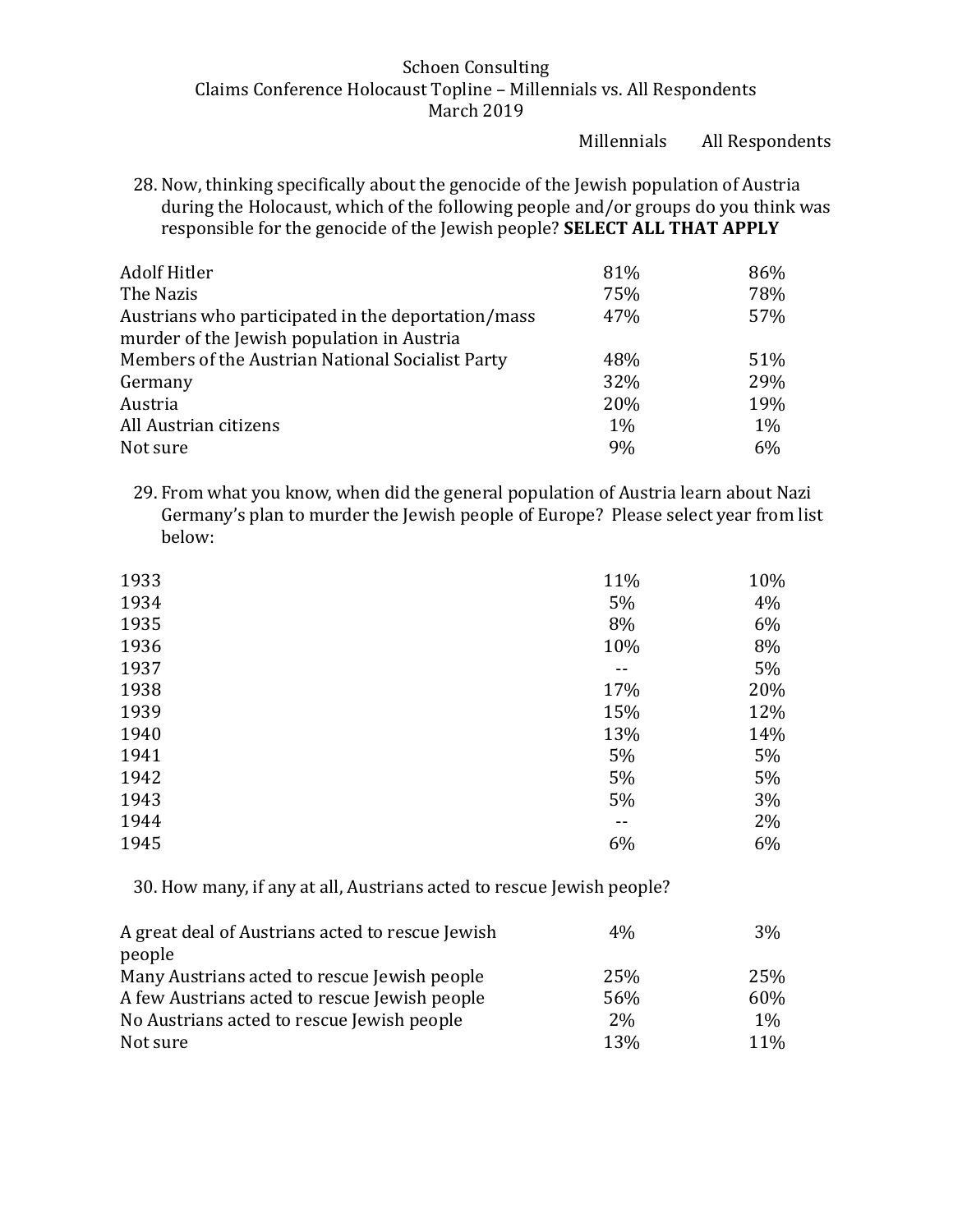## **Holocaust Denial**

### Millennials All Respondents

**INTRO:** Thank you for your answers so far. I will now ask you some questions about your opinion about the Holocaust.

31. Some believe that the Holocaust did not happen. From what you know, how many people in Austria think that the Holocaust did not happen?

| A great deal | 4%  | 4%  |
|--------------|-----|-----|
| Many         | 16% | 13% |
| A few        | 64% | 66% |
| None         | 8%  | 9%  |
| Not sure     | 8%  | 8%  |

32. Which of the following statements comes closest to your views about the Holocaust in Europe during World War Two? **PLEASE SELECT ONE FROM THE LIST BELOW**

| The Holocaust is a myth                        | 3%  | $1\%$ |
|------------------------------------------------|-----|-------|
| The Holocaust happened, but the number of Jews | 13% | 9%    |
| who died in it has been greatly exaggerated    |     |       |
| The Holocaust happened, and the number of Jews | 74% | 82%   |
| who died in it have been fairly described      |     |       |
| Not sure                                       | 10% | 8%    |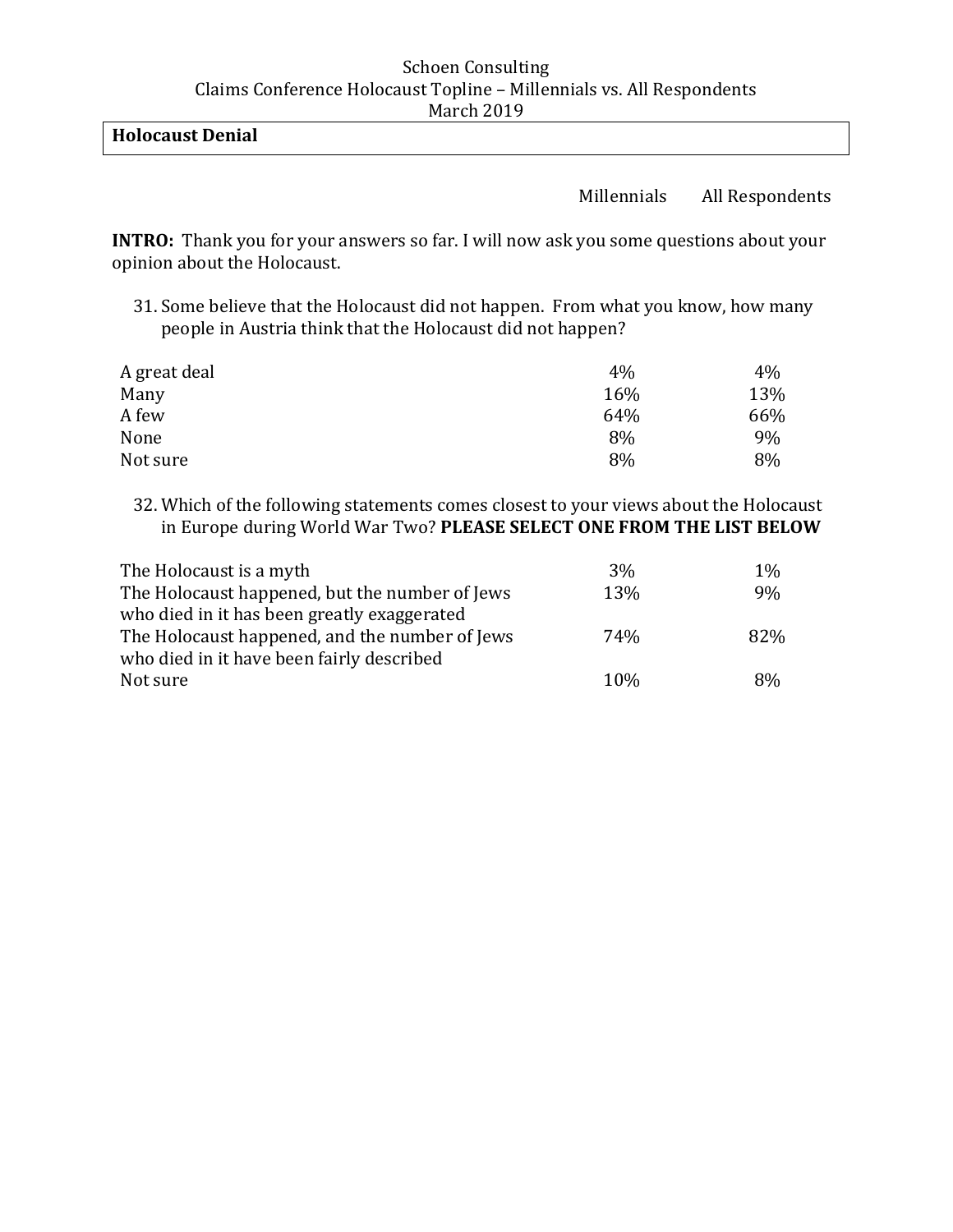## **Perceptions/Misperceptions**

#### Millennials All Respondents

**INTRO:** Switching gears slightly, I will now read to you a list of statements that have been made about Jews and the Holocaust. **For each, please tell me if you agree or disagree:** 

33. Some non-Jews, or "Righteous Gentiles," risked their lives to save Jews during the Holocaust.

| <b>TOTAL AGREE</b><br><b>TOTAL DISAGREE</b> | 84%<br>5% | 89%<br>2% |
|---------------------------------------------|-----------|-----------|
| Strongly agree                              | 48%       | 53%       |
| Agree                                       | 36%       | 36%       |
| Neutral - neither agree nor disagree        | 9%        | 6%        |
| <b>Disagree</b>                             | 5%        | 2%        |
| Strongly disagree                           |           |           |
| Not sure                                    | 2%        | 3%        |

34. Fewer people seem to care about the Holocaust today than they used to.

| <b>TOTAL AGREE</b>                   | 64% | 63% |
|--------------------------------------|-----|-----|
| <b>TOTAL DISAGREE</b>                | 9%  | 13% |
| Strongly agree                       | 31% | 21% |
| Agree                                | 33% | 42% |
| Neutral - neither agree nor disagree | 23% | 18% |
| <b>Disagree</b>                      | 5%  | 8%  |
| Strongly disagree                    | 4%  | 5%  |
| Not sure                             | 4%  | 6%  |

35. It is important to continue teaching people about the Holocaust, in part, so it doesn't happen again.

| <b>TOTAL AGREE</b>                   | 73% | 75%      |
|--------------------------------------|-----|----------|
| <b>TOTAL DISAGREE</b>                | 7%  | 8%       |
| Strongly agree                       | 51% | 52%      |
| Agree                                | 22% | 23%      |
| Neutral - neither agree nor disagree | 18% | 15%      |
| <b>Disagree</b>                      | 7%  | 3%       |
| Strongly disagree<br>Not sure        | 2%  | 5%<br>2% |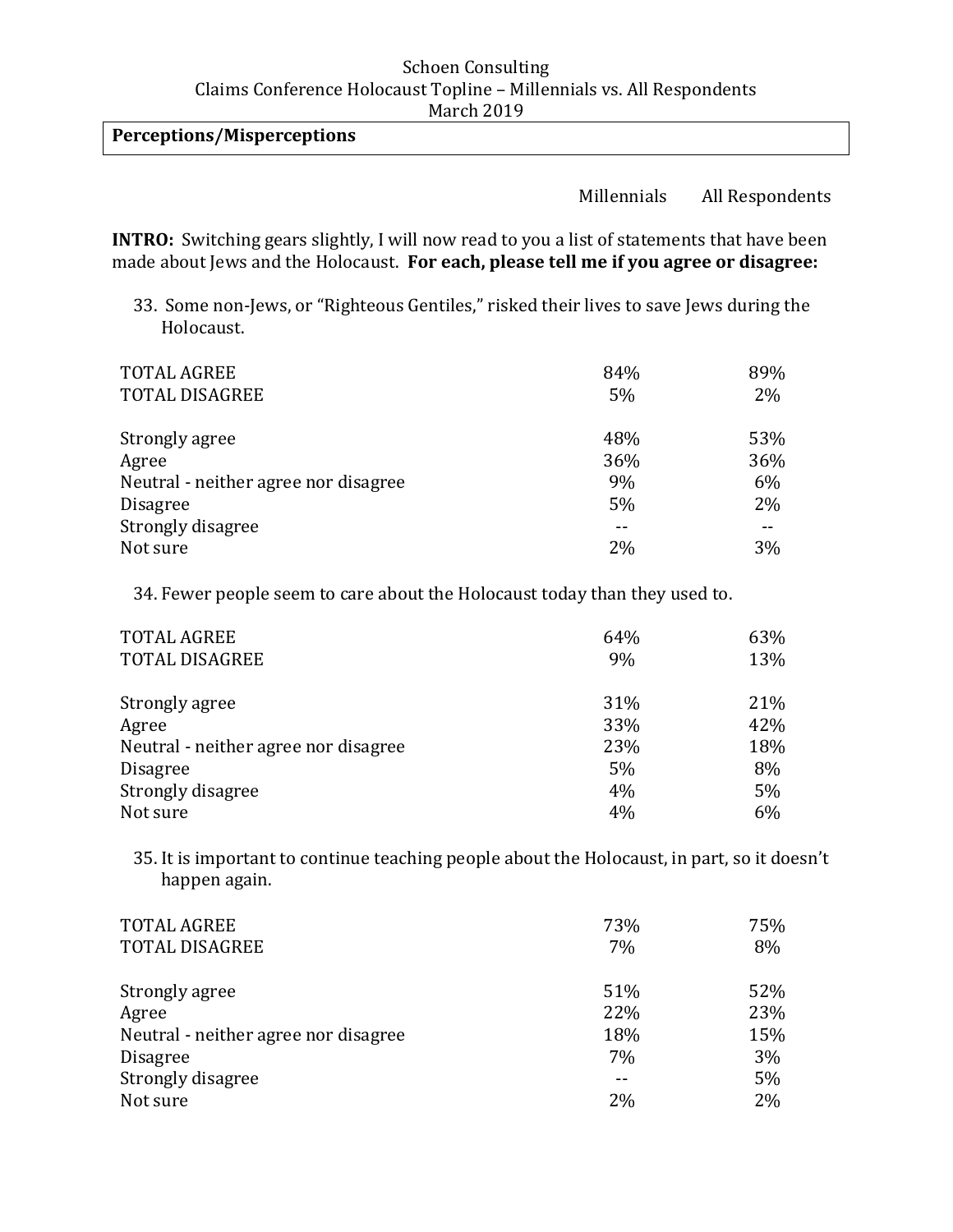|                                                          | Millennials | All Respondents |
|----------------------------------------------------------|-------------|-----------------|
| 36. The Holocaust could happen again.                    |             |                 |
| <b>TOTAL AGREE</b>                                       | 46%         | 45%             |
| TOTAL DISAGREE                                           | 28%         | 32%             |
| Strongly agree                                           | 9%          | 9%              |
| Agree                                                    | 37%         | 36%             |
| Neutral - neither agree nor disagree                     | 13%         | 13%             |
| Disagree                                                 | 12%         | 16%             |
| Strongly disagree                                        | 16%         | 16%             |
| Not sure                                                 | 13%         | 10%             |
| 37. The Jewish people could face another mass genocide.  |             |                 |
| <b>TOTAL AGREE</b>                                       | 30%         | 27%             |
| TOTAL DISAGREE                                           | 33%         | 35%             |
| Strongly agree                                           | 7%          | 9%              |
| Agree                                                    | 23%         | 18%             |
| Neutral - neither agree nor disagree                     | 24%         | 30%             |
| Disagree                                                 | 24%         | 24%             |
| Strongly disagree                                        | 9%          | 11%             |
| Not sure                                                 | 13%         | 8%              |
| 38. National Socialism/Nazism could come to power again. |             |                 |
| <b>TOTAL AGREE</b>                                       | 43%         | 38%             |
| TOTAL DISAGREE                                           | 27%         | 35%             |
| Strongly agree                                           | 17%         | 11%             |
| Agree                                                    | 26%         | 27%             |
| Neutral - neither agree nor disagree                     | 22%         | 20%             |
| <b>Disagree</b>                                          | 19%         | 21%             |
| Strongly disagree                                        | 8%          | 14%             |

Not sure  $8\%$  7%  $7\%$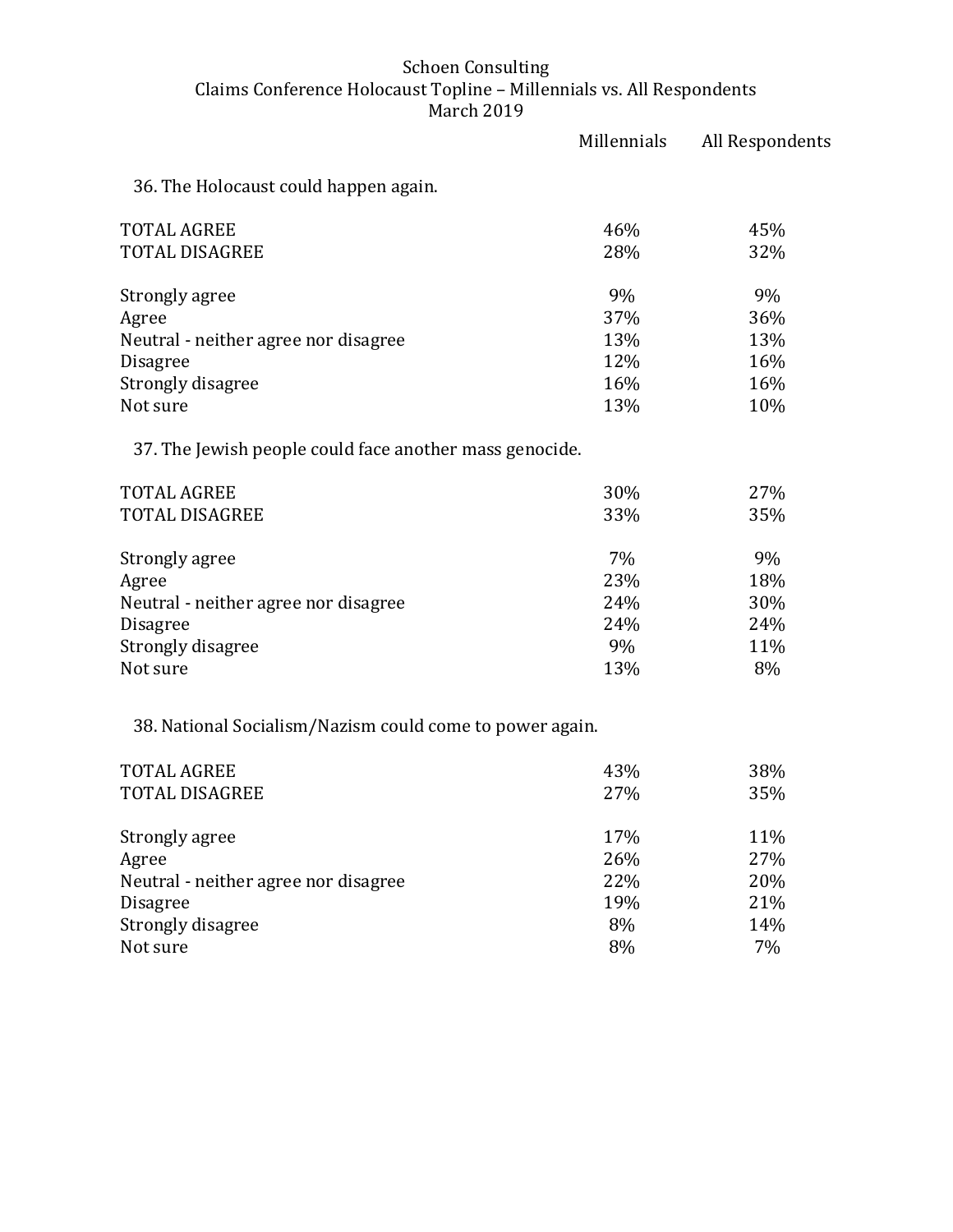Millennials All Respondents

39. The Holocaust is unique and different than any other act of genocide that has occurred in the 20th/21st century.

| <b>TOTAL AGREE</b><br><b>TOTAL DISAGREE</b> | 53%<br>14% | 53%<br>22% |
|---------------------------------------------|------------|------------|
| Strongly agree                              | 24%        | 23%        |
| Agree                                       | 29%        | 30%        |
| Neutral - neither agree nor disagree        | 31%        | 22%        |
| <b>Disagree</b>                             | 8%         | 12%        |
| Strongly disagree                           | 6%         | 10%        |
| Not sure                                    | 2%         | 3%         |

40. Holocaust education should be compulsory in school.

| <b>TOTAL AGREE</b><br><b>TOTAL DISAGREE</b> | 77%<br>3% | 76%<br>8% |
|---------------------------------------------|-----------|-----------|
| Strongly agree                              | 45%       | 46%       |
| Agree                                       | 32%       | 30%       |
| Neutral - neither agree nor disagree        | 11%       | 11%       |
| <b>Disagree</b>                             | 1%        | 3%        |
| Strongly disagree                           | 2%        | 5%        |
| Not sure                                    | 9%        | 5%        |

41. People still talk too much about what happened during the Holocaust.

| <b>TOTAL AGREE</b>                   | 31% | 36% |
|--------------------------------------|-----|-----|
| <b>TOTAL DISAGREE</b>                | 41% | 34% |
|                                      |     |     |
| Strongly agree                       | 8%  | 13% |
| Agree                                | 23% | 23% |
| Neutral - neither agree nor disagree | 21% | 25% |
| <b>Disagree</b>                      | 22% | 17% |
| Strongly disagree                    | 19% | 17% |
| Not sure                             | 7%  | 5%  |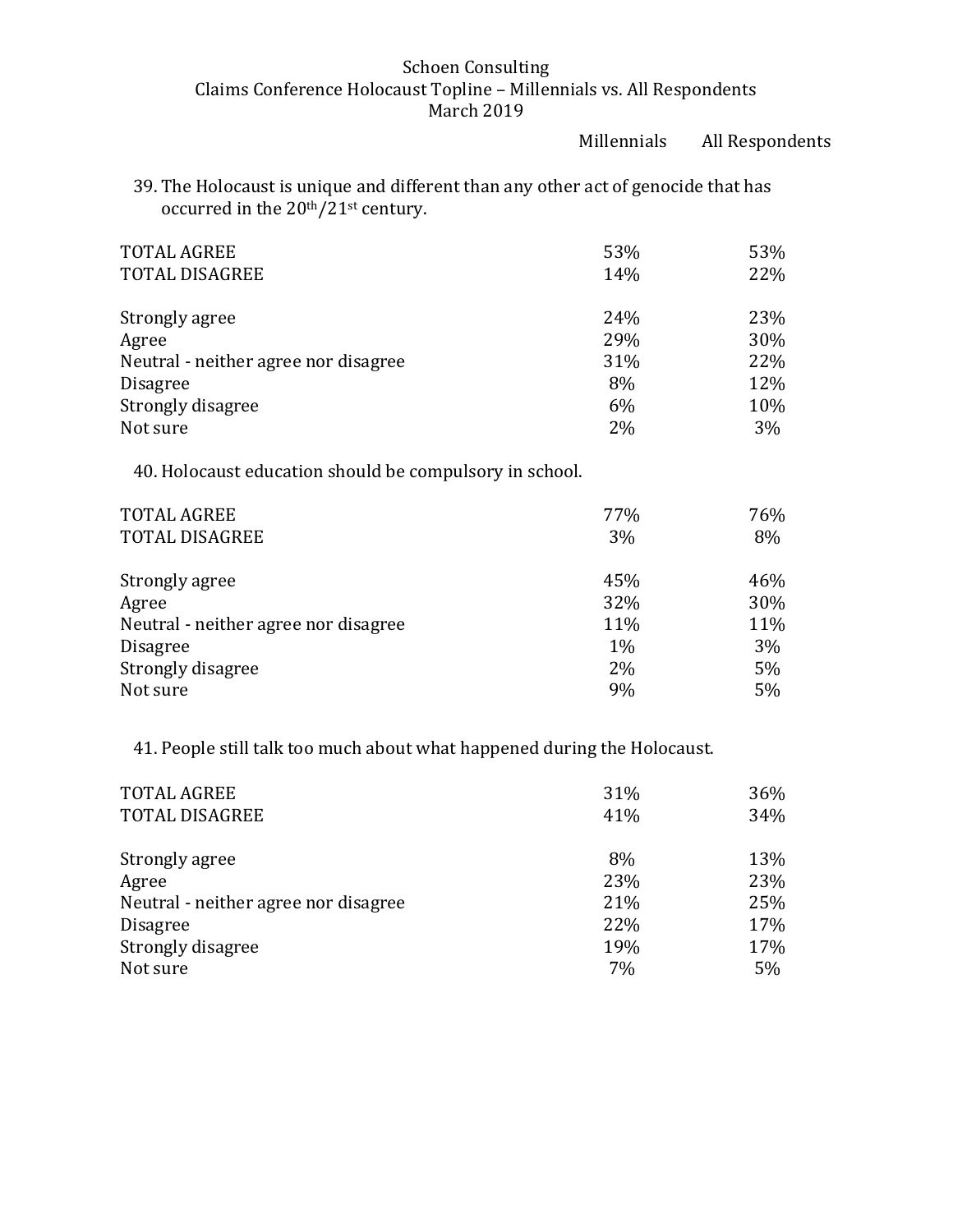# **Holocaust Education**

### Millennials All Respondents

**Introduction:** I will now ask you some questions about how you learned about the Holocaust as well as some questions about Holocaust education in Austria today.

42. Where did you first hear about the Holocaust?

| At school                                     | 63%   | 53%   |
|-----------------------------------------------|-------|-------|
| At home                                       | 11%   | 15%   |
| Television                                    | 3%    | 7%    |
| During a field trip to a concentration camp   | $2\%$ | 5%    |
| <b>Books</b>                                  | $2\%$ | 4%    |
| Movies                                        | 4%    | 4%    |
| Internet/online                               | 3%    | 2%    |
| From a friend                                 | $1\%$ | 1%    |
| Museums                                       | $1\%$ | $1\%$ |
| At house of worship (church/synagogue/mosque) | $1\%$ |       |
| Other [list]                                  | $1\%$ | 3%    |
| Not sure                                      | 8%    | 5%    |

## 43. **If respondents answer [Books], [Television] or [Movies],** which? **[OPEN ENDED]**

| Schindler's List                             | 51% | 59%   |
|----------------------------------------------|-----|-------|
| Anne Frank: Diary of a Young Girl            | 19% | 41%   |
| Holocaust (TV miniseries)                    | 13% | 29%   |
| The Pianist                                  | 19% | 19%   |
| A film adaptation of the Diary of Anne Frank | 11% | 17%   |
| Life is Beautiful                            | 19% | 13%   |
| The Boy in the Striped Pyjamas               | 11% | 9%    |
| <b>Band of Brothers</b>                      | 14% | 8%    |
| Sophie's Choice                              |     | $5\%$ |
| Night                                        | 9%  | 4%    |
| War and Remembrance                          |     | 3%    |
| The Devil's Arithmetic                       | 5%  | 2%    |
| Woman in Gold                                | 3%  | $1\%$ |
| Number the Stars                             | 7%  | $1\%$ |
| Defiance                                     | 2%  | $1\%$ |
| <b>Other</b>                                 | 15% | 18%   |
| Not sure                                     |     | 9%    |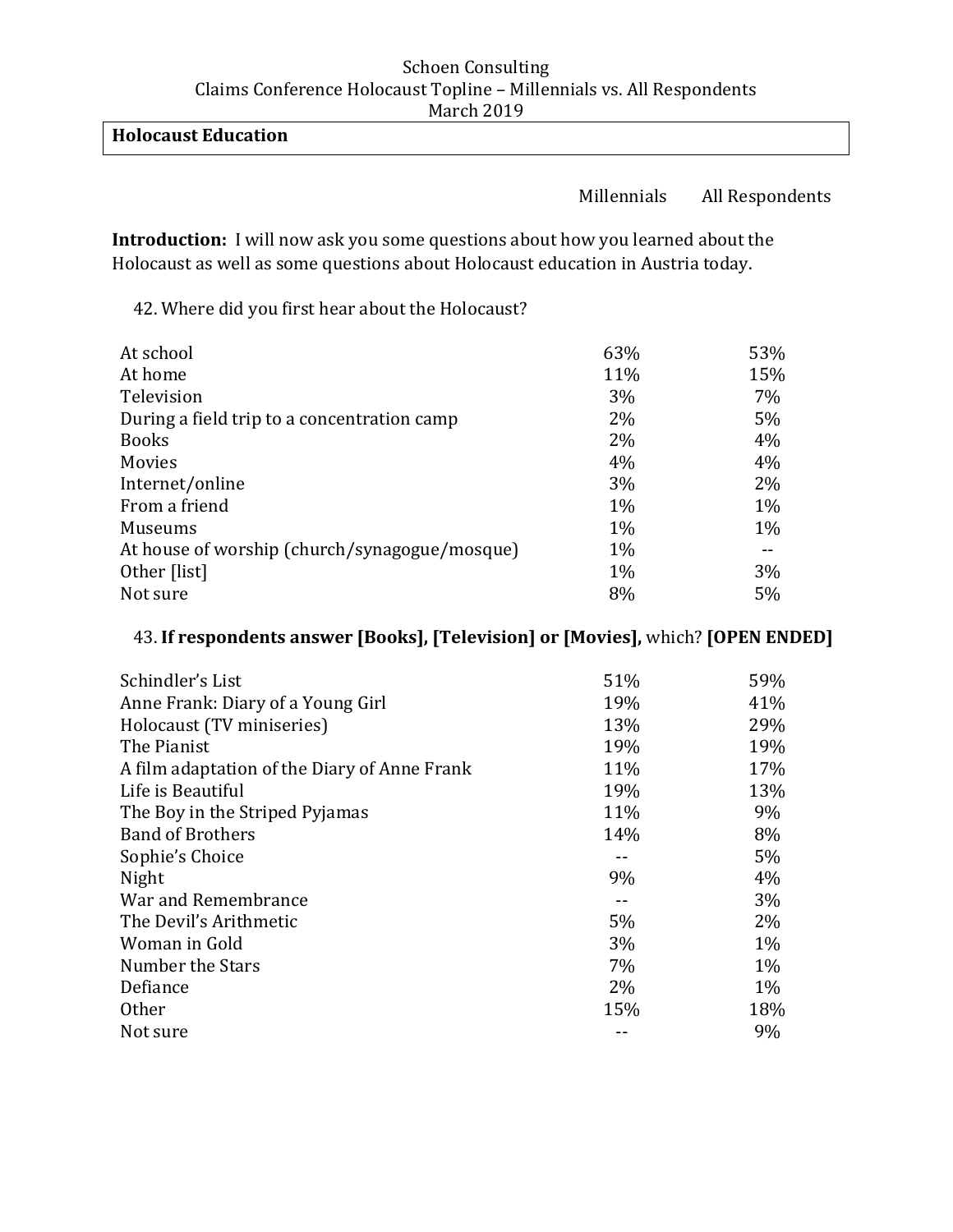Millennials All Respondents

44. And from what you can remember, how old were you when you first heard about the Holocaust?

| Under 5         | $1\%$ | $1\%$ |
|-----------------|-------|-------|
| $5 - 10$        | 28%   | 24%   |
| $11-17$ years   | 53%   | 54%   |
| 18-22 years old | 3%    | 4%    |
| $23+$           | 3%    | 5%    |
| <b>Other</b>    | 1%    | 1%    |
| Not sure        | 11%   | 11%   |

45. Do you think that all students should learn about the Holocaust while at school?

| Yes      | 87% | 82% |
|----------|-----|-----|
| No       | 5%  | 8%  |
| Not sure | 8%  | 10% |

46. Who do you think should be responsible for providing education about the Holocaust? **SELECT ALL THAT APPLY**

| Schools/teachers                  | 82%   | 77% |
|-----------------------------------|-------|-----|
| Parents                           | 46%   | 49% |
| The Federal Ministry of Education | 23%   | 38% |
| Religious institutions            | 8%    | 19% |
| Non-profit organizations          | 13%   | 14% |
| The private sector                | $2\%$ | 8%  |
| It is no one's responsibility     |       | 5%  |
| Not sure                          | 5%    | 4%  |

47. Do you think that schools spend enough time teaching students about the Holocaust?

| Schools spend too much time teaching about the    | 8%  | 7%  |
|---------------------------------------------------|-----|-----|
| Holocaust                                         |     |     |
| Schools spend enough time teaching about the      | 46% | 34% |
| Holocaust                                         |     |     |
| Schools should spend more time teaching about the | 36% | 48% |
| Holocaust                                         |     |     |
| Not sure                                          | 10% | 11% |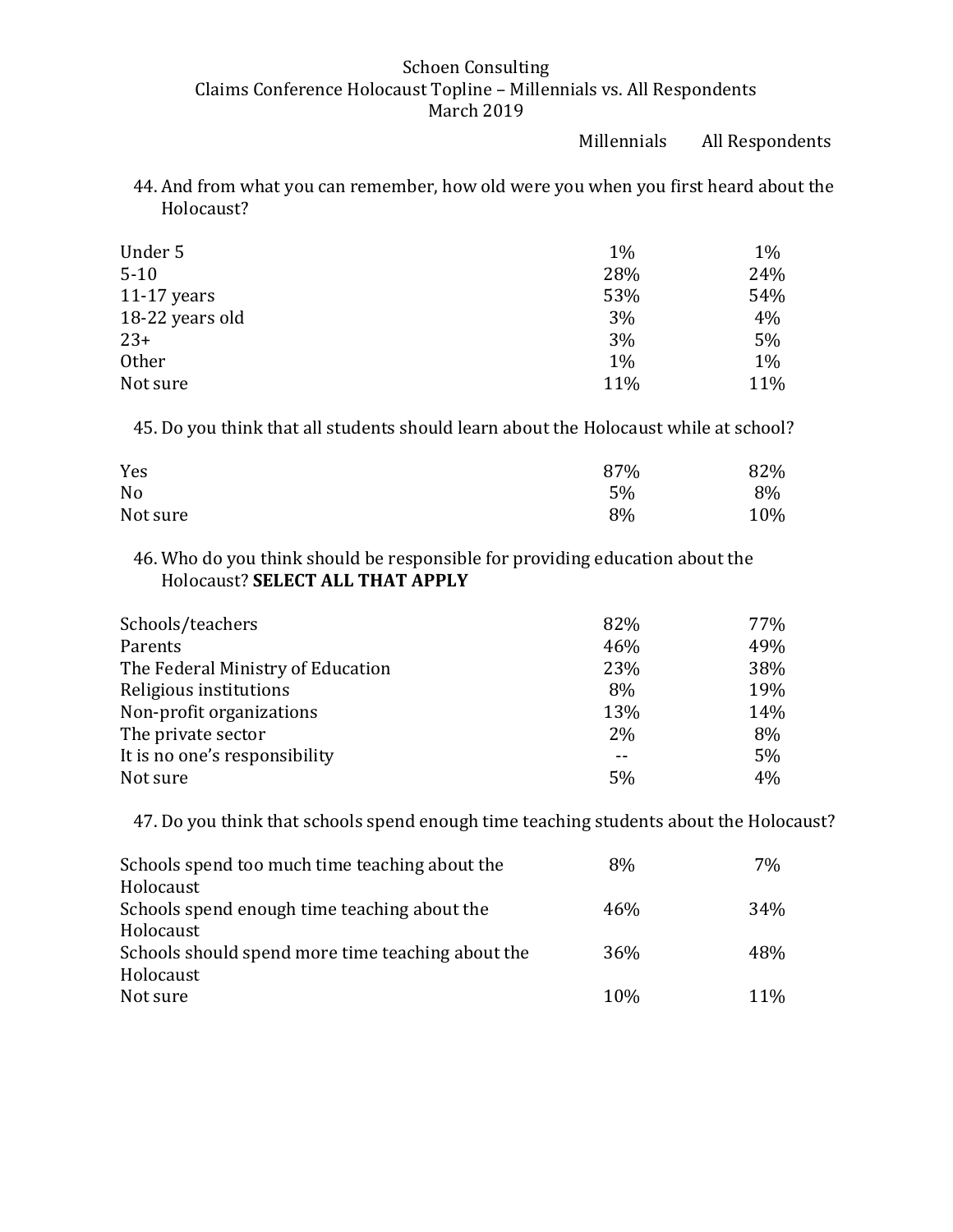Millennials All Respondents

48. Do you think that the lessons taught in schools about the Holocaust are historically accurate?

| Lessons about the Holocaust are completely                                   | 21%   | 21\% |
|------------------------------------------------------------------------------|-------|------|
| historically accurate<br>Lessons about the Holocaust are mostly historically | 55%   | 55%  |
| accurate, but could be better                                                |       |      |
| Lessons about the Holocaust are historically                                 | $6\%$ | 8%   |
| inaccurate                                                                   |       |      |
| Not sure                                                                     | 18%   | 16%  |

49. Have you personally or has anyone you know visited a Holocaust memorial or museum?

| I have personally visited a Holocaust memorial or  | 54 <sub>%</sub> | 52% |
|----------------------------------------------------|-----------------|-----|
| museum                                             |                 |     |
| I have not visited, but someone I know has visited | 24 <sub>%</sub> | 23% |
| I have not visited a Holocaust memorial or museum  | 13%             | 19% |
| and do not know anyone who has visited one         |                 |     |
| Not sure                                           | 9%              | 6%  |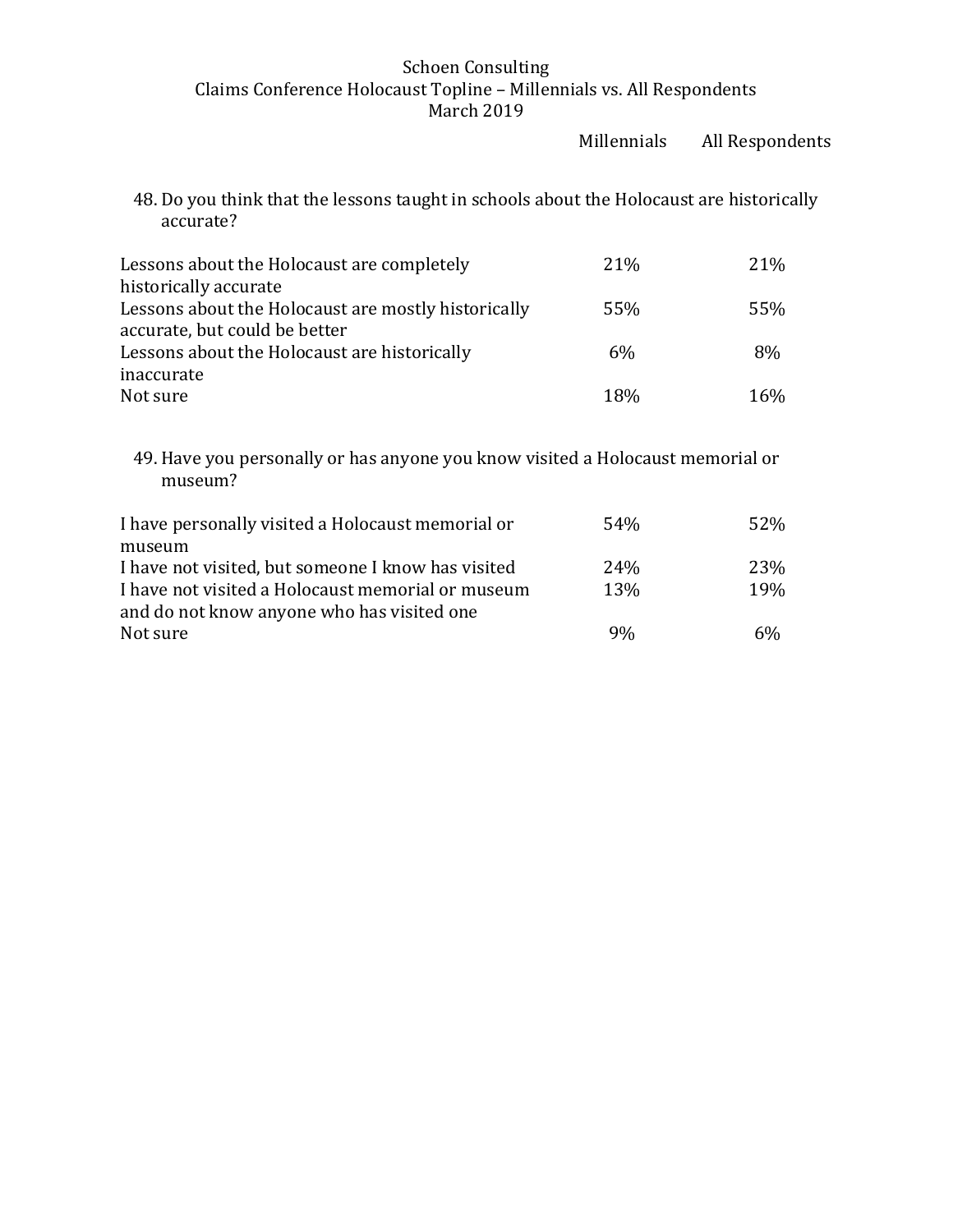Millennials All Respondents

# 50. **[IF VISITED]** In what city and country did you visit a Holocaust memorial or museum? **OPEN ENDED**

| Austria        | 83%   | 84%   |
|----------------|-------|-------|
| Germany        | 20%   | 22%   |
| Poland         | 5%    | 8%    |
| Israel         | $1\%$ | 4%    |
| Czech Republic | 4%    | 3%    |
| Hungary        | 4%    | 2%    |
| Croatia        | $1\%$ | $1\%$ |
| Italy          | $1\%$ | 1%    |
| Netherlands    | $1\%$ | 1%    |
| Greece         | $1\%$ | 1%    |
| Russia         |       | $1\%$ |
| Serbia         | $1\%$ | $1\%$ |
| Slovakia       | --    | 1%    |
| United Kingdom | 1%    | 1%    |
| Not sure       | $1\%$ | 1%    |

## 51. **[IF VISITED/KNOW SOMEONE WHO HAS]** Have you personally or has anyone you know seen the Judenplatz Holocaust Memorial in Vienna?

| I have personally seen the Judenplatz Holocaust    | <b>27%</b> | 41%        |
|----------------------------------------------------|------------|------------|
| Memorial                                           |            |            |
| I have not seen it, but someone I know has seen it | 31%        | 21%        |
| I have not seen the Judenplatz Holocaust Memorial  | 31%        | <b>29%</b> |
| in Vienna and do not know anyone who has seen it   |            |            |
| Not sure                                           | $11\%$     | 9%         |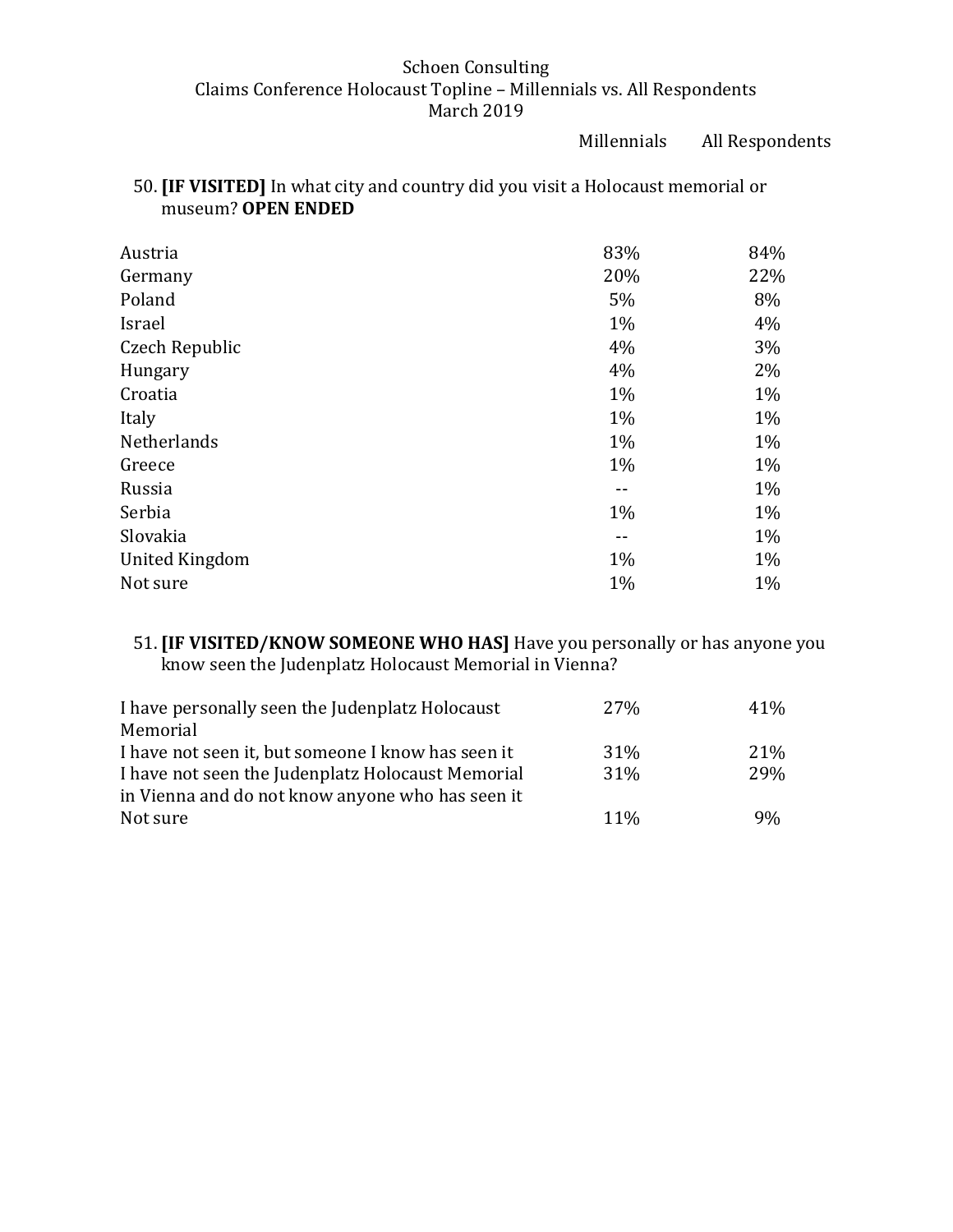|                                                                             | Millennials | All Respondents |
|-----------------------------------------------------------------------------|-------------|-----------------|
| 52. Do you personally know -- or know of -- a survivor of the Holocaust?    |             |                 |
| I personally know a survivor of the Holocaust                               | 7%          | 5%              |
| I personally knew a survivor of the Holocaust who<br>has passed away        | 6%          | 11%             |
| I know of a survivor of the Holocaust but do not<br>know him/her personally | 17%         | 16%             |
| I do not know or know of a survivor of the Holocaust                        | 56%         | 60%             |
| Not sure                                                                    | 14%         | 8%              |
| 53. How do Austrians and others commemorate or remember the Holocaust?      |             |                 |
| Holocaust Remembrance Day/national holiday                                  | 14%         | 15%             |

| Holocaust Reinembrance Day Hational Holiday | 14%             | 1 J 70 |
|---------------------------------------------|-----------------|--------|
| <b>Holocaust Museums</b>                    | <b>26%</b>      | 17%    |
| <b>Books and Literature</b>                 | 13%             | 12%    |
| <b>Films and Documentaries</b>              | 34 <sub>%</sub> | 42%    |
| Other.                                      | .5%             | 7%     |
| Do not commemorate                          | 8%              | 7%     |
|                                             |                 |        |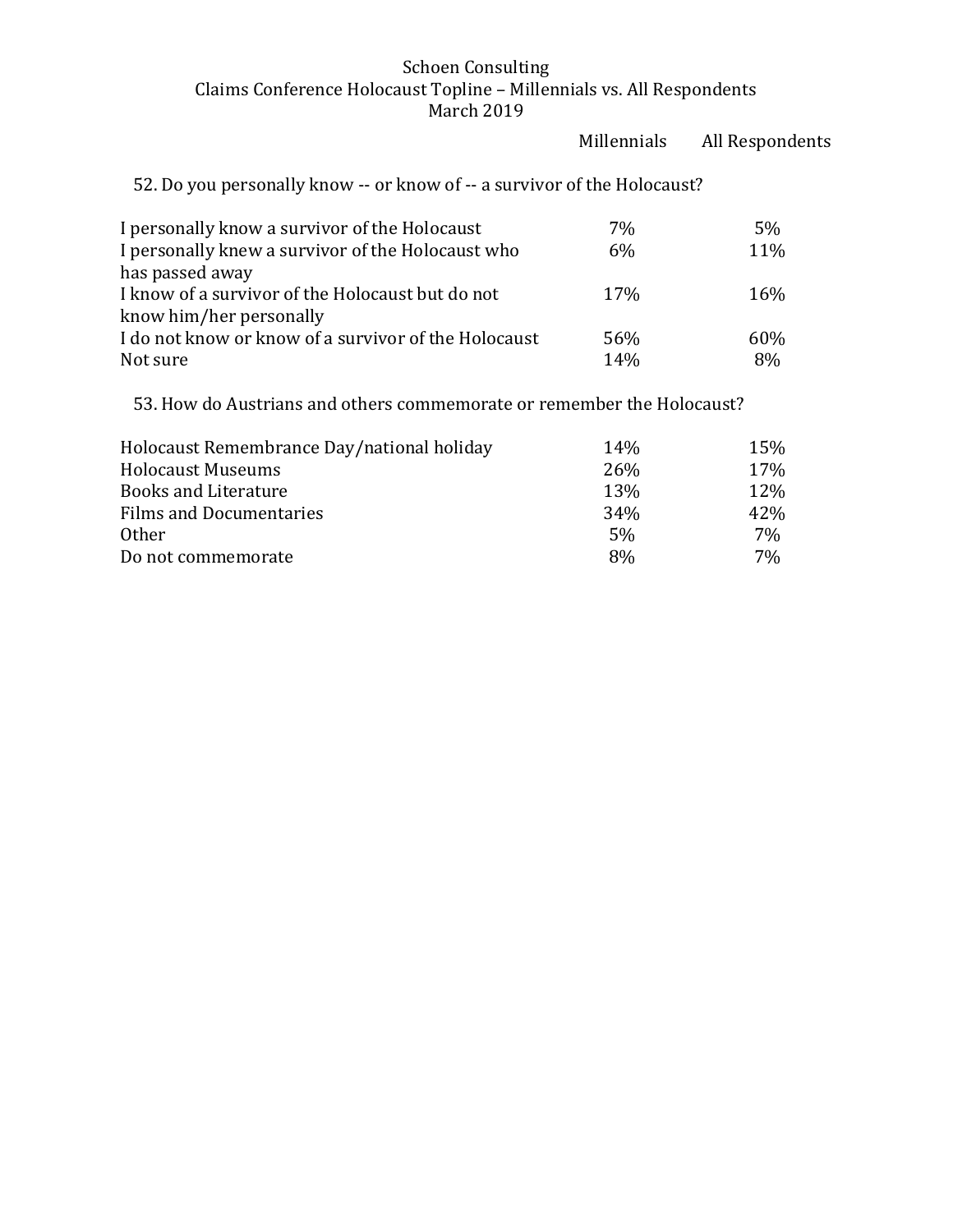**Antisemitism & Neo-Nazism** 

#### Millennials All Respondents

**Intro:** We're almost finished. I am now going to ask you some questions about **antisemitism** in Austria and around the world.

54. Have you heard of antisemitism?

| Yes, I have definitely heard about antisemitism            | 61% | 71%   |
|------------------------------------------------------------|-----|-------|
| Yes, I think I've heard about antisemitism                 | 9%  | 9%    |
| I have heard the term generally but not sure what it means | 15% | 11%   |
| No, I don't think I have heard the word before             | 2%  | $1\%$ |
| No, I definitely have not heard the word before            | 5%  | 3%    |
| I'm not sure if I've heard the word or not                 | 8%  | 5%    |

55. And in your own words, what does antisemitism mean? **OPEN END** 

| Hostility to Jews           | 56% | 62% |
|-----------------------------|-----|-----|
| Prejudice against Jews      | 6%  | 8%  |
| Discrimination against Jews | 16% | 13% |
| Violence against Jews       | 3%  | 3%  |
| <b>Other</b>                | 2%  | 2%  |
| Not sure                    | 17% | 12% |

56. From what you have heard, was there antisemitism in Austria before and/or during the time of the Holocaust?

| There was antisemitism in Austria before the Holocaust                 | 28%        | 28%        |
|------------------------------------------------------------------------|------------|------------|
| There was antisemitism in Austria during the Holocaust                 | 16%        | 14%        |
| There was antisemitism in Austria before <b>and</b> during the         | <b>37%</b> | <b>39%</b> |
| Holocaust                                                              |            |            |
| There was never antisemitism in Austria                                | <b>2%</b>  | <b>2%</b>  |
| Not sure                                                               | 17%        | 17%        |
| 57. Okay, and in your opinion, is there antisemitism in Austria today? |            |            |

| Yes, there is antisemitism in Austria today    | .58%            | 67% |
|------------------------------------------------|-----------------|-----|
| No, there is not antisemitism in Austria today | 19 <sub>%</sub> | 12% |
| Not sure                                       | 23%             | 21% |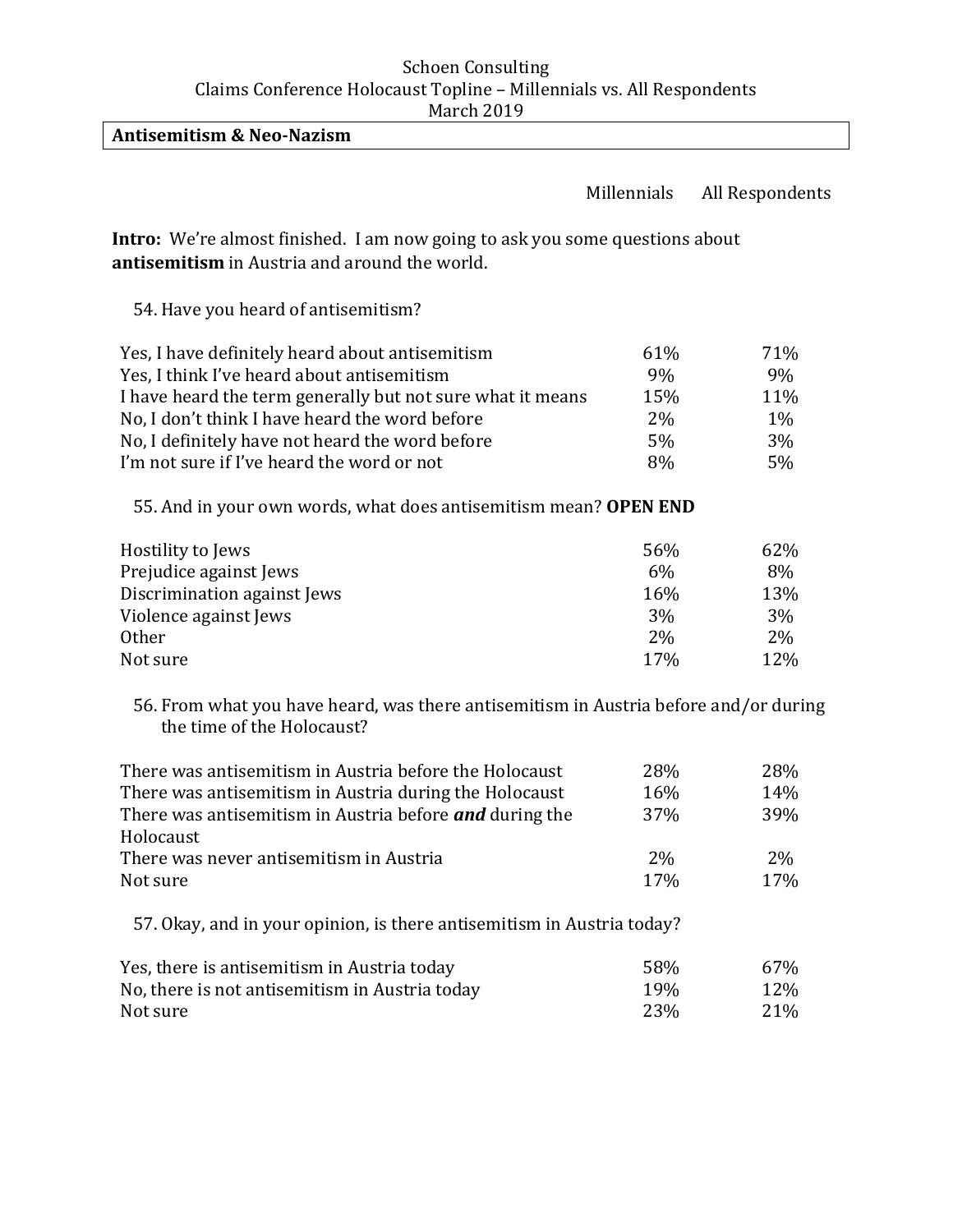Millennials All Respondents

58. From what you know or have heard, how many, if any, neo-Nazis are there in Austria today?

| A great deal | $6\%$ | 7%  |
|--------------|-------|-----|
| Many         | 29%   | 29% |
| A few        | 49%   | 48% |
| None at all  | 2%    | 3%  |
| Not sure     | 14%   | 13% |

59. Now thinking about the United States, in your opinion, is there antisemitism in the United States today?

| Yes, there is antisemitism in the United States today | 59 <sub>%</sub> | 70 <sub>%</sub> |
|-------------------------------------------------------|-----------------|-----------------|
| No, there is no antisemitism in the United States     | 13 <sub>%</sub> | 6%              |
| today                                                 |                 |                 |
| Not sure                                              | 2.8%            | 24%             |

60. From what you know or have heard, how many, if any, neo-Nazis are there in the United States today?

| 11%   | 11% |
|-------|-----|
| 43%   | 39% |
| 31%   | 29% |
| $2\%$ | 3%  |
| 13%   | 18% |
|       |     |

61. Do you think that it is acceptable for an individual to hold neo-Nazi views?

| TOTAL ACCEPTABLE<br>TOTAL UNACCEPTABLE | 10%<br>81% | 7%<br>87% |
|----------------------------------------|------------|-----------|
| Strongly acceptable                    | 1%         | $2\%$     |
| Somewhat acceptable                    | 9%         | 5%        |
| Somewhat unacceptable                  | 19%        | 20%       |
| Strongly unacceptable                  | 62%        | 67%       |
| Not sure                               | 9%         | 6%        |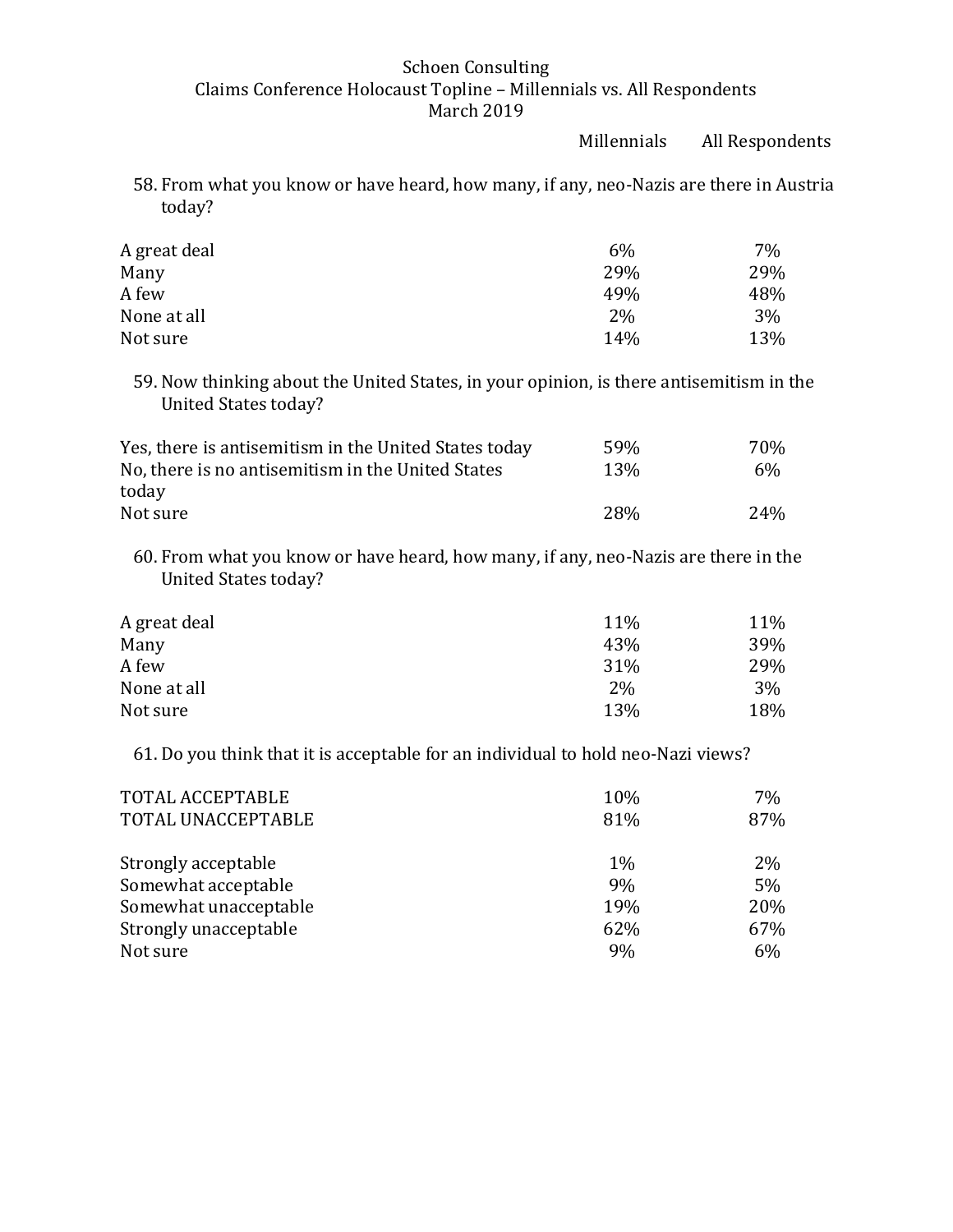|                                                                                                                           | Millennials | All Respondents |
|---------------------------------------------------------------------------------------------------------------------------|-------------|-----------------|
| 62. Do you think that people should be allowed to use Nazi slogans and symbols in<br>Austria?                             |             |                 |
| People should be allowed to use Nazi slogans and<br>symbols in Austria today                                              | 6%          | 5%              |
| They should not be allowed                                                                                                | 84%         | 88%             |
| Not sure                                                                                                                  | 10%         | 7%              |
| 63. From what you know, what portion of Austrians think that people should be allowed<br>to use Nazi slogans and symbols? |             |                 |
| A great deal                                                                                                              | $3\%$       | 3%              |
| Many                                                                                                                      | 22%         | 20%             |
| A few                                                                                                                     | 55%         | 58%             |
| None at all                                                                                                               | 7%          | 6%              |
| Not sure                                                                                                                  | 13%         | 13%             |
| 64. Do you think that it is possible that something like the Holocaust could happen in<br>Austria today?                  |             |                 |
| It is possible                                                                                                            | 35%         | 31%             |
| It is not possible                                                                                                        | 39%         | 44%             |
| Not sure                                                                                                                  | 26%         | 25%             |
| 65. Do you think it is possible that something like the Holocaust could happen in other<br>European countries today?      |             |                 |
| It is possible                                                                                                            | 66%         | 58%             |
| It is not possible                                                                                                        | 19%         | 21%             |
| Not sure                                                                                                                  | 15%         | 21%             |

66. Do you think that it is possible that something like the Holocaust could happen in the United States today?

| It is possible     | 52%        | 47% |
|--------------------|------------|-----|
| It is not possible | 19%        | 27% |
| Not sure           | <b>29%</b> | 26% |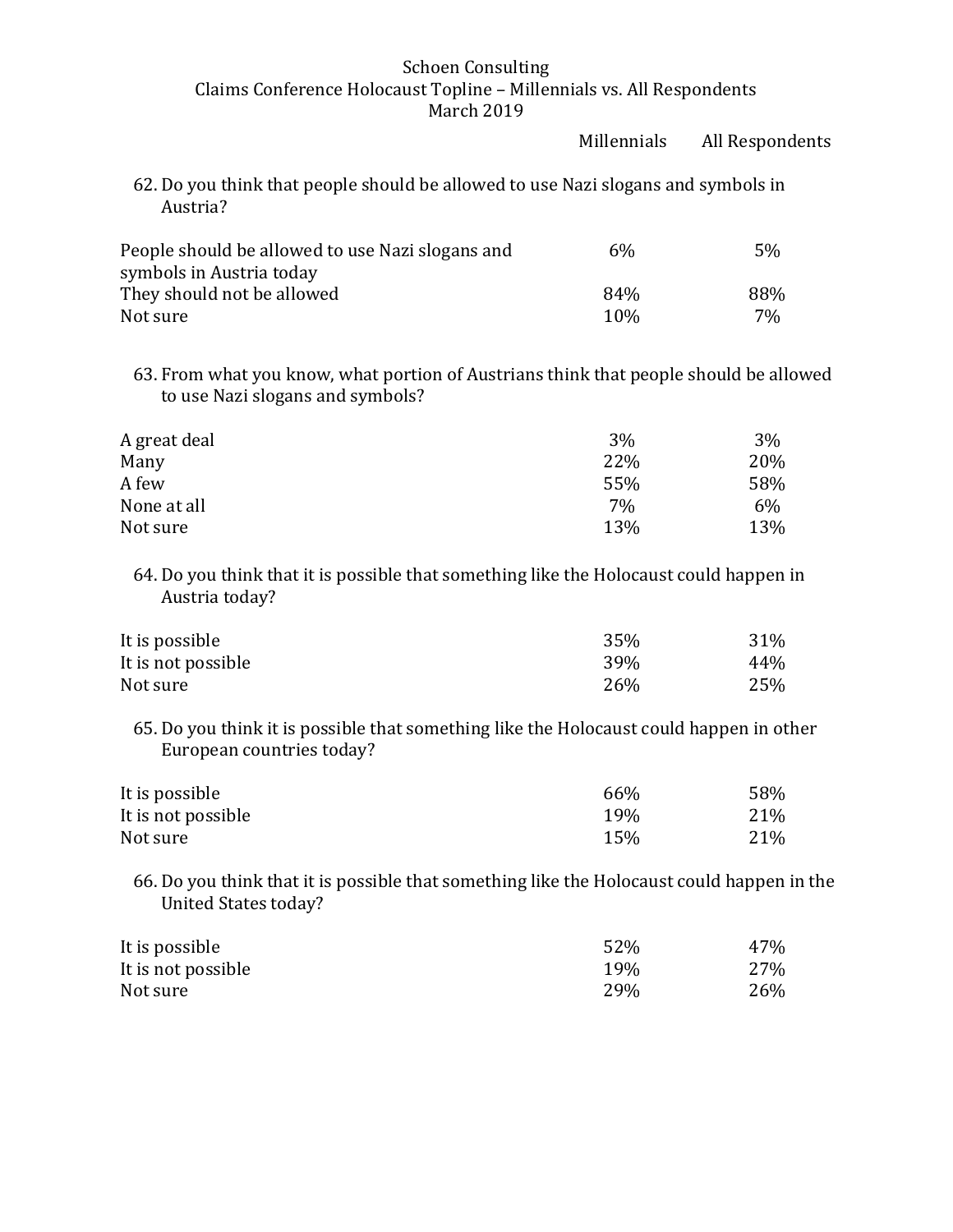**INTRO:** Switching gears slightly, you will now be asked some questions about Austrian politics today.

|                                                                                                   | Millennials | All Respondents |
|---------------------------------------------------------------------------------------------------|-------------|-----------------|
| 67. Do you have a favorable or unfavorable opinion of the following<br>organizations/individuals? |             |                 |
| <b>The Freedom Party</b>                                                                          |             |                 |
| <b>TOTAL FAVORABLE</b>                                                                            | 43%         | 43%             |
| TOTAL UNFAVORABLE                                                                                 | 40%         | 43%             |
| Very favorable                                                                                    | 11%         | 9%              |
| Favorable                                                                                         | 32%         | 34%             |
| Unfavorable                                                                                       | 19%         | 18%             |
| Very unfavorable                                                                                  | 21%         | 25%             |
| Not sure                                                                                          | 17%         | 14%             |
| <b>Heinz-Christian Strache</b>                                                                    |             |                 |
| <b>TOTAL FAVORABLE</b>                                                                            | 37%         | 45%             |
| TOTAL UNFAVORABLE                                                                                 | 44%         | 43%             |
| Very favorable                                                                                    | 13%         | 14%             |
| Favorable                                                                                         | 24%         | 31%             |
| Unfavorable                                                                                       | 21%         | 22%             |
| Very unfavorable                                                                                  | 23%         | 21%             |
| Not sure                                                                                          | 19%         | 12%             |
| <b>Norbert Hofer</b>                                                                              |             |                 |
| <b>TOTAL FAVORABLE</b>                                                                            | 29%         | 38%             |
| TOTAL UNFAVORABLE                                                                                 | 52%         | 47%             |
| Very favorable                                                                                    | 9%          | 12%             |
| Favorable                                                                                         | 20%         | 26%             |
| Unfavorable                                                                                       | 36%         | 29%             |
| Very unfavorable                                                                                  | 16%         | 18%             |
| Not sure                                                                                          | 19%         | 15%             |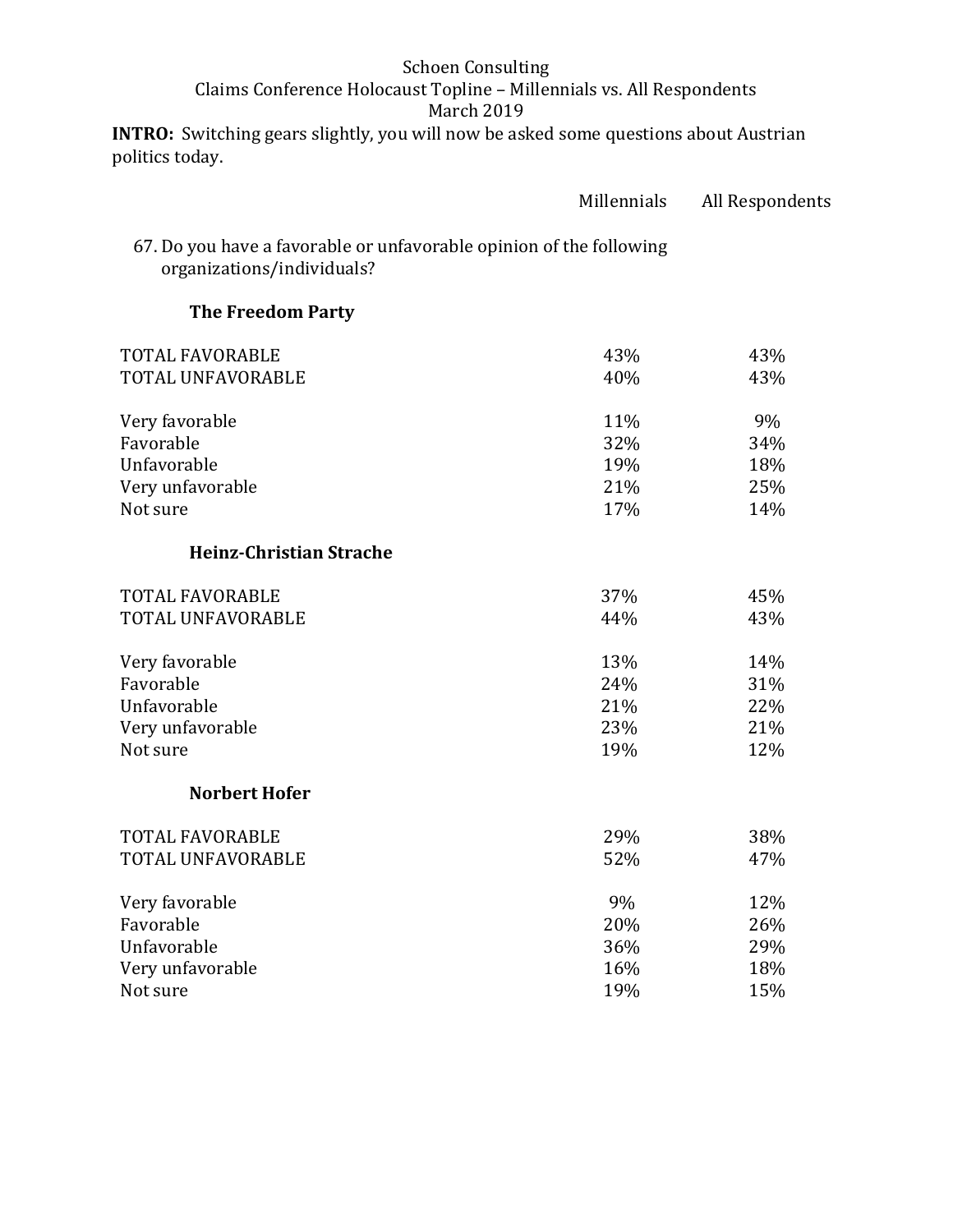|                          | Millennials | All Respondents |
|--------------------------|-------------|-----------------|
| <b>Herbert Kickl</b>     |             |                 |
| <b>TOTAL FAVORABLE</b>   | 16%         | 25%             |
| TOTAL UNFAVORABLE        | 53%         | 48%             |
| Very favorable           | 10%         | 9%              |
| Favorable                | 6%          | 16%             |
| Unfavorable              | 20%         | 23%             |
| Very unfavorable         | 33%         | 25%             |
| Not sure                 | 31%         | 27%             |
| <b>Sebastian Kurz</b>    |             |                 |
| <b>TOTAL FAVORABLE</b>   | 53%         | 61%             |
| TOTAL UNFAVORABLE        | 34%         | 29%             |
| Very favorable           | 12%         | 30%             |
| Favorable                | 41%         | 31%             |
| Unfavorable              | 28%         | 21%             |
| Very unfavorable         | 6%          | 8%              |
| Not sure                 | 13%         | 10%             |
| Alexander Van der Bellen |             |                 |
| <b>TOTAL FAVORABLE</b>   | 53%         | 53%             |
| TOTAL UNFAVORABLE        | 29%         | 35%             |
| Very favorable           | 13%         | 18%             |
| Favorable                | 40%         | 35%             |
| Unfavorable              | 16%         | 23%             |
| Very unfavorable         | 13%         | 12%             |
| Not sure                 | 18%         | 12%             |
| <b>Udo Landbauer</b>     |             |                 |
| <b>TOTAL FAVORABLE</b>   | 12%         | 13%             |
| TOTAL UNFAVORABLE        | 36%         | 37%             |
| Very favorable           | 3%          | 2%              |
| Favorable                | 9%          | 11%             |
| Unfavorable              | 16%         | 19%             |
| Very unfavorable         | 20%         | 18%             |
| Not sure                 | 52%         | 50%             |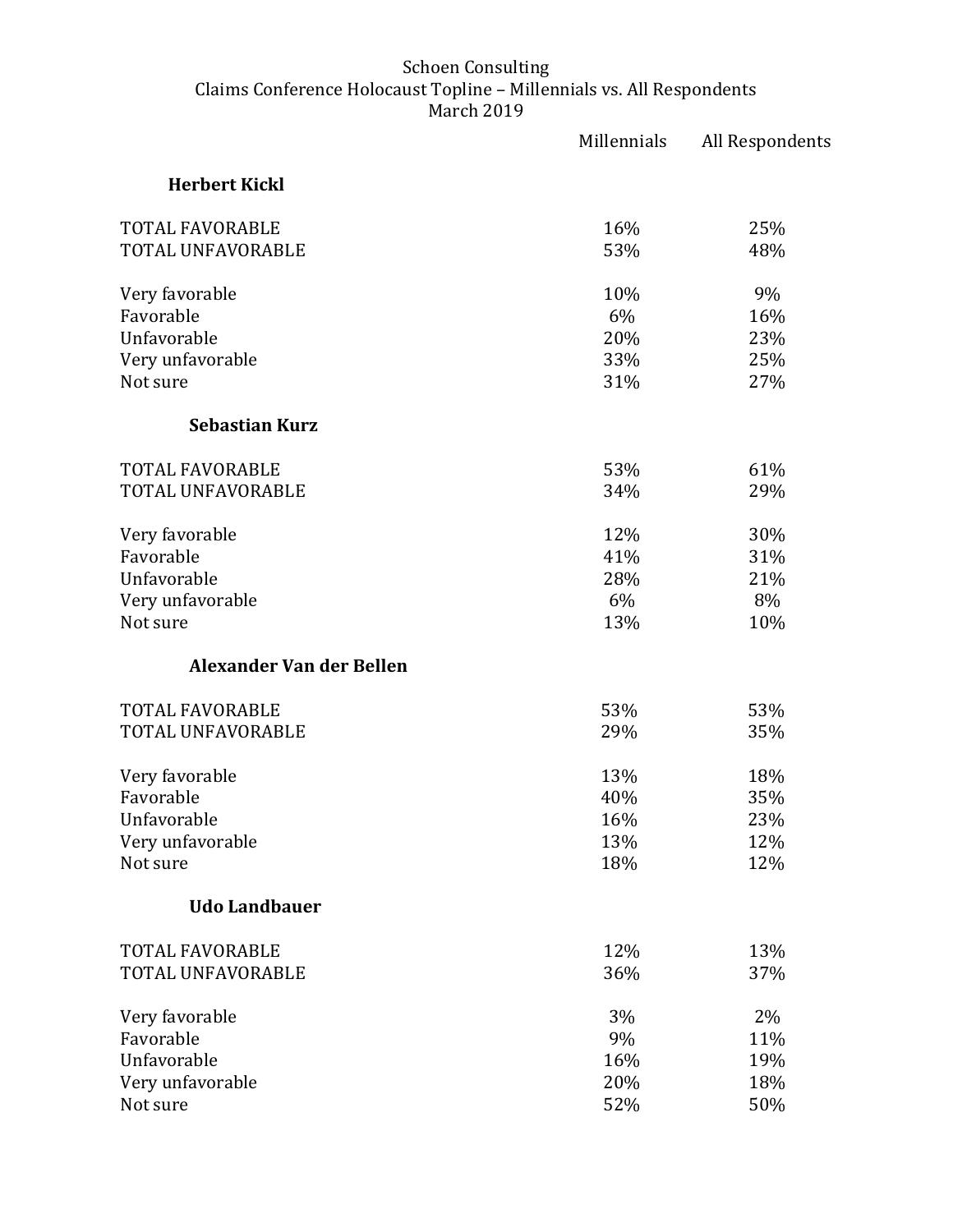|                                      | Millennials | All Respondents |
|--------------------------------------|-------------|-----------------|
| <b>Austrian fencing fraternities</b> |             |                 |
| <b>TOTAL FAVORABLE</b>               | 12%         | 10%             |
| TOTAL UNFAVORABLE                    | 62%         | 65%             |
| Very favorable                       | 7%          | 3%              |
| Favorable                            | 5%          | 7%              |
| Unfavorable                          | 34%         | 31%             |
| Very unfavorable                     | 28%         | 34%             |
| Not sure                             | 26%         | 25%             |
| Germania zu Wiener Neustadt          |             |                 |
| <b>TOTAL FAVORABLE</b>               | 11%         | 8%              |
| TOTAL UNFAVORABLE                    | 35%         | 48%             |
| Very favorable                       | 2%          | 2%              |
| Favorable                            | 9%          | 6%              |
| Unfavorable                          | 17%         | 24%             |
| Very unfavorable                     | 18%         | 24%             |
| Not sure                             | 54%         | 44%             |
| <b>Bruna Sudetia</b>                 |             |                 |
| <b>TOTAL FAVORABLE</b>               | 9%          | 6%              |
| TOTAL UNFAVORABLE                    | 21%         | 22%             |
| Very favorable                       | 2%          | $1\%$           |
| Favorable                            | 7%          | 5%              |
| Unfavorable                          | 18%         | 13%             |
| Very unfavorable                     | 3%          | 9%              |
| Not sure                             | 70%         | 72%             |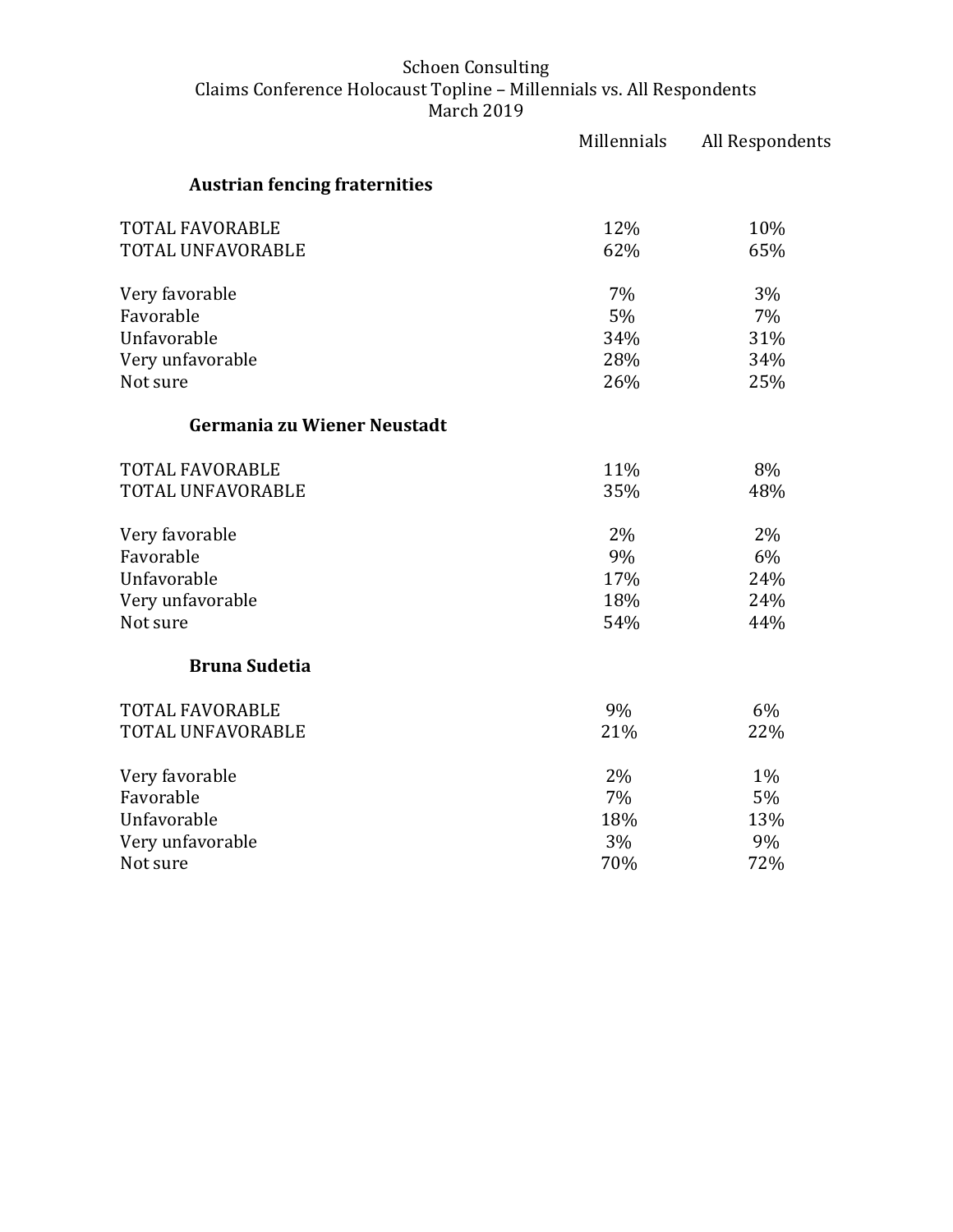Millennials All Respondents

68. Some people say that Austria's fencing fraternities\* should be allowed to practice their own historic traditions – even if that includes singing songs with antisemitic lyrics. Others say that Austrian fraternities should not be allowed to sing antisemitic songs.

Which comes closer to your view?

| Fencing Fraternities should be able to sing their   | 12% | 16%             |
|-----------------------------------------------------|-----|-----------------|
| traditional songs even if they are antisemitic      |     |                 |
| Fencing Fraternities should not be able to practice | 73% | 70%             |
| traditions that are antisemitic                     |     |                 |
| Not sure                                            | 15% | 14 <sub>%</sub> |

\**Fencing fraternities or schlagende Burschenschaften are some of the traditional Studentnverbindungen founded in the early 19th century on the basis of liberal and nationalistic ideologies that still exist in Austria today.* 

69. Some people say that Austrian political parties must cut ties with fencing fraternities who have been found to promote antisemitism through their customs and songs. Others say that fraternities are an important part of Austrian tradition, and political parties should not be forced to cut ties with them.

Which comes closer to your view?

| Austrian political parties should not associate with | 49%             | 62%             |
|------------------------------------------------------|-----------------|-----------------|
| fraternities promoting antisemitism                  |                 |                 |
| Austrian political parties should not regulate the   | 24 <sub>%</sub> | 19 <sub>%</sub> |
| traditions of fraternities                           |                 |                 |
| Not Sure                                             | 2.7%            | 19 <sub>%</sub> |

70. And as you may know, in recent years, populist parties like the Freedom Party have been gaining support in Austria and countries across Europe. Some people say that parties like the Freedom Party are patriots who are critical to growing Austria's economy, and protecting the Austrian people, culture, and border. Others say that parties like the Freedom Party are nationalist and xenophobic. Which comes closer to your view?

| Parties like the Freedom Party are patriotic       | 29 <sub>%</sub> | 36%             |
|----------------------------------------------------|-----------------|-----------------|
| Parties like the Freedom Party are nationalist and | 43%             | 42\%            |
| xenophobic                                         |                 |                 |
| Not sure                                           | <b>28%</b>      | 22 <sup>%</sup> |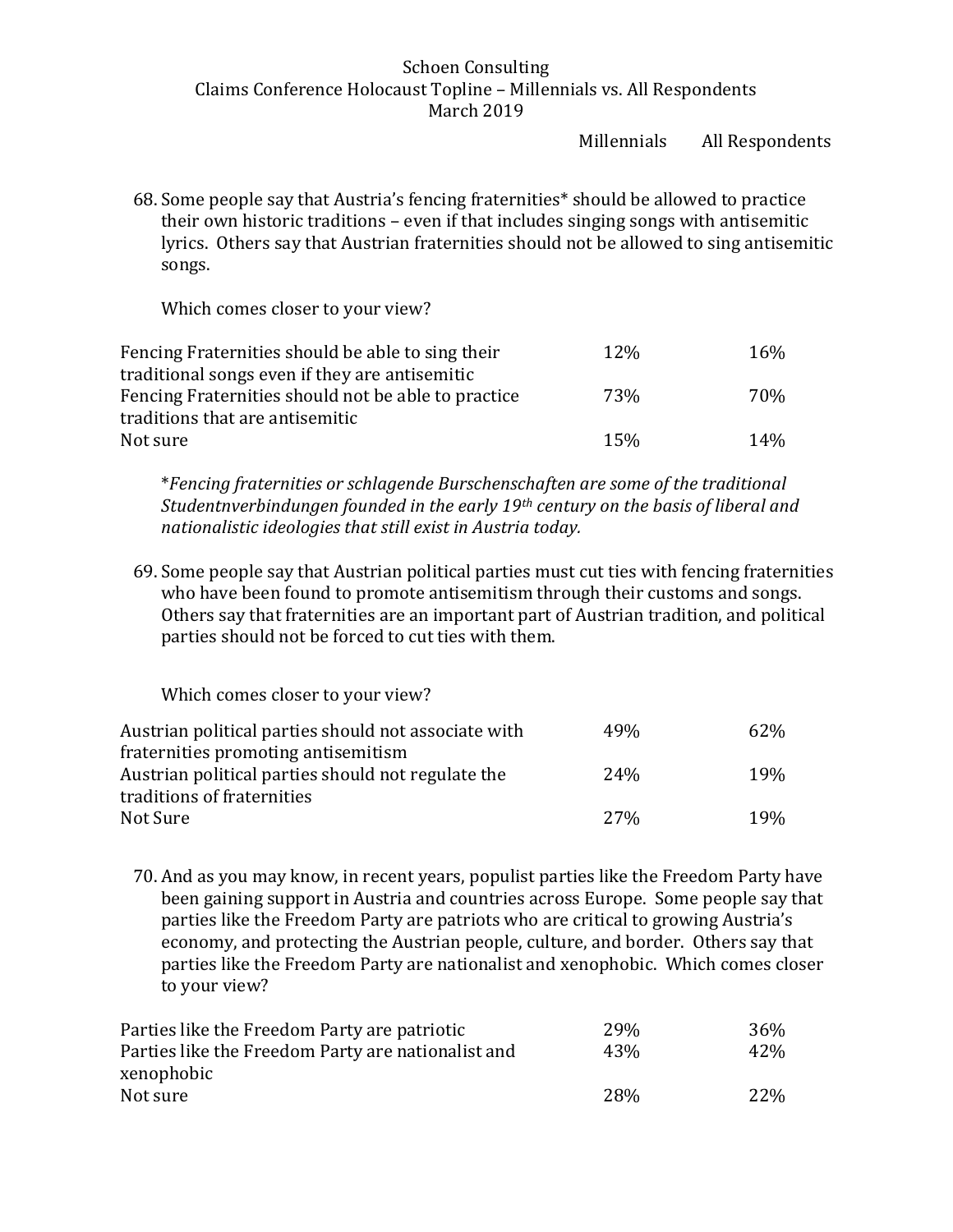**Demographics** 

|                                  | Millennials | All Respondents |
|----------------------------------|-------------|-----------------|
| INTRO: We're just about finished |             |                 |
| 71. {Gender}                     |             |                 |
| Man                              | 35%         | 48%             |
| Woman                            | 65%         | 52%             |
| 72. {Age}                        |             |                 |
| 18-22                            | 32%         | 20%             |
| 23-29                            | 38%         | 18%             |
| 30-34                            | 30%         | 17%             |
| 35-39                            | --          | 23%             |
| 40-49                            |             | 22%             |
| 50-64                            |             |                 |
| 65 or older                      | --          |                 |
| 73. {Ethnicity/Nationality}      |             |                 |
| Austrian                         | 74%         | 85%             |
| German                           | 5%          | 4%              |
| Serbian                          | 3%          | 2%              |
| Turkish                          | 2%          | 1%              |
| Romanian                         | $1\%$       | 1%              |
| Bosnian/Herzegovinian            | 3%          | 1%              |
| Other                            | 12%         | 6%              |
| 74. Religion                     |             |                 |
| Protestant                       | 4%          | 5%              |
| Catholic                         | 65%         | 65%             |
| Orthodox                         | 5%          | 3%              |
| Muslim                           | 6%          | 2%              |
| Atheist or Agnostic              | 9%          | 9%              |
| Other                            | 4%          | 5%              |
| None                             | 6%          | 10%             |
| Not sure                         | 1%          | $1\%$           |
|                                  |             |                 |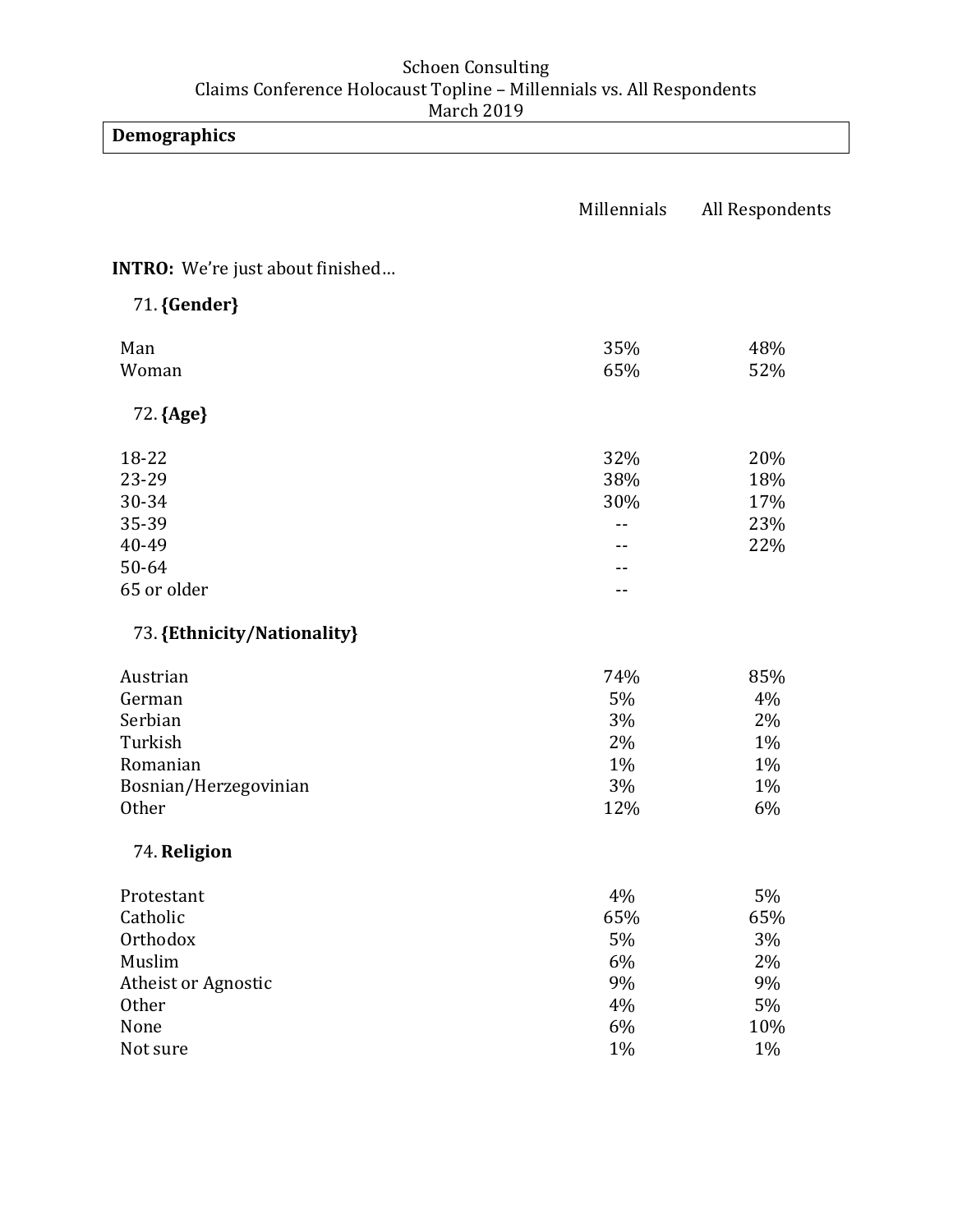|                                                                            | Millennials | All Respondents |
|----------------------------------------------------------------------------|-------------|-----------------|
| 75. PROVINCE/STATE                                                         |             |                 |
| Burgenland                                                                 | 3%          | 3%              |
| Carinthia                                                                  | 9%          | 6%              |
| Lower Austria                                                              | 17%         | 19%             |
| <b>Upper Austria</b>                                                       | 16%         | 17%             |
| Salzburg                                                                   | 5%          | 6%              |
| Styria                                                                     | 16%         | 14%             |
| Tyrol                                                                      | 12%         | 9%              |
| Vorarlberg                                                                 | 4%          | 4%              |
| Vienna                                                                     | 18%         | 22%             |
| 76. [EDUCATION] What is the highest level of education you have completed? |             |                 |
| Less than Primary Level                                                    | 3%          | 4%              |
| Primary level                                                              | 10%         | 14%             |
| Lower secondary level                                                      | 19%         | 26%             |
| <b>Upper secondary level</b>                                               | 40%         | 33%             |
| Postsecondary or Tertiary level                                            | 28%         | 23%             |
| 77. [MARITAL STATUS] Are you married?                                      |             |                 |
| Yes                                                                        | 21%         | 42%             |
| No                                                                         | 79%         | 58%             |
| 78. [CHILDREN] How many children do you have living at home?               |             |                 |
| Zero                                                                       | 62%         | 64%             |
| $\mathbf 1$                                                                | 18%         | 16%             |
| $\overline{c}$                                                             | 16%         | 14%             |
| 3                                                                          | 3%          | 4%              |
| 4                                                                          | 1%          | 1%              |
| 5 or more                                                                  |             | 1%              |
| 79. [REGION]                                                               |             |                 |
| Rural                                                                      | 45%         | 42%             |
| Urban                                                                      | 42%         | 44%             |
| Suburban                                                                   | 13%         | 14%             |